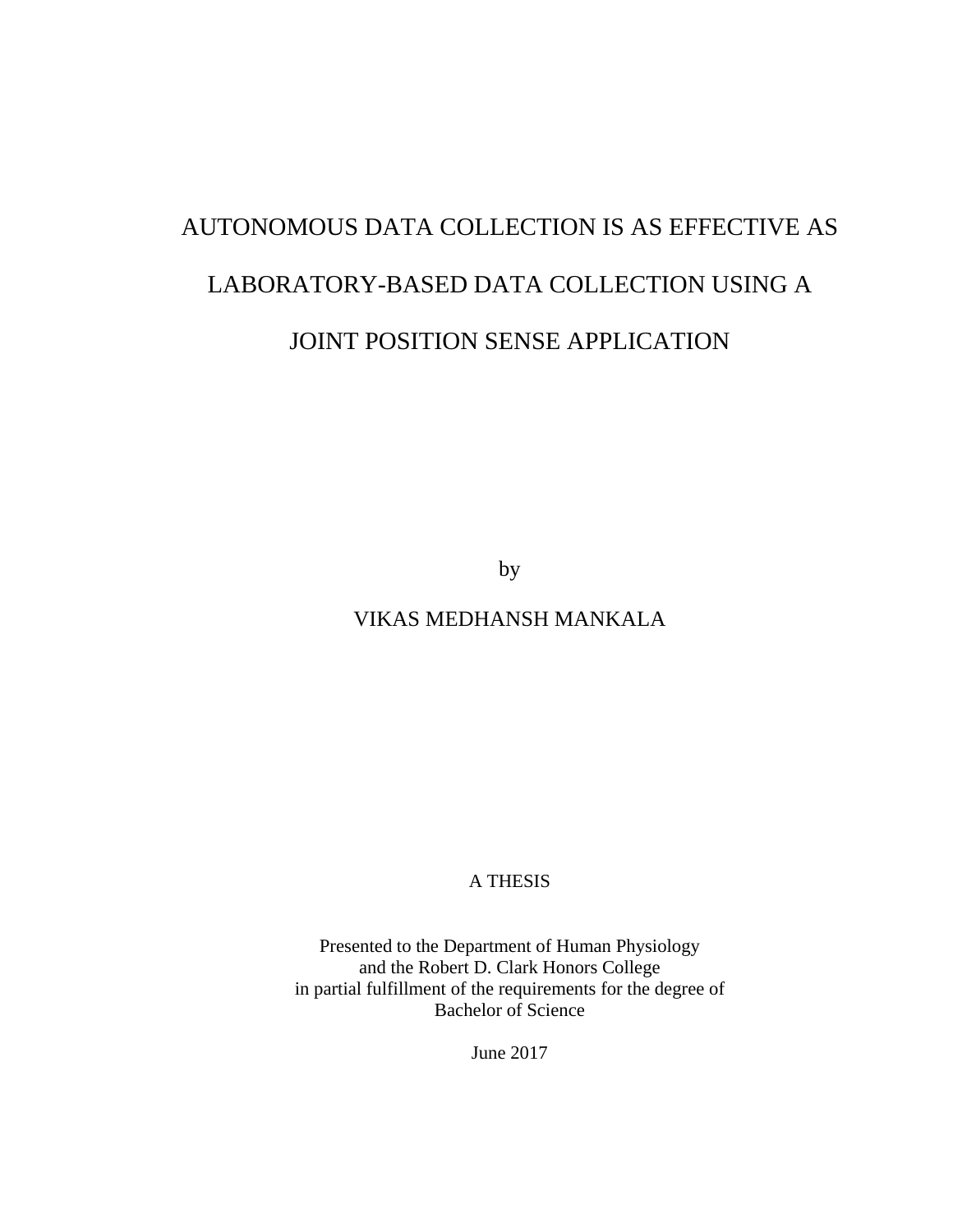## **An Abstract of the Thesis of**

Vikas Medhansh Mankala for the degree of Bachelor of Science in the Department of Human Physiology to be taken June 2017

Title: Autonomous Data Collection is as Effective as Laboratory-Based Data Collection Using a Joint Position Sense Application

 $Appproved: \_\_$ 

Andrew Karduna, PhD

Proprioception is the unconscious awareness of body position and motion in space that enables the freedom of daily physical tasks. A submodality of proprioception, joint position sense, is an important clinical metric that has previously been assessed in both passive and active protocols. Recently, our laboratory has shown that joint position sense assessed using an active repositioning task can accurately be measured using a smartphone application. However, a visit to a laboratory is still required, which can be time-intensive and expensive. The objective of this study was to demonstrate that autonomous measurement using a joint position sense application is as consistent and reliable as laboratory-based measurement. We recruited 20 healthy subjects from the University of Oregon. Our results demonstrated no main effect of condition, and similar patterns to what has been measured in the past - repositioning errors decrease with increasing shoulder flexion angles. These results show promise for future protocols to implement autonomous measurement when assessing joint position sense.

ii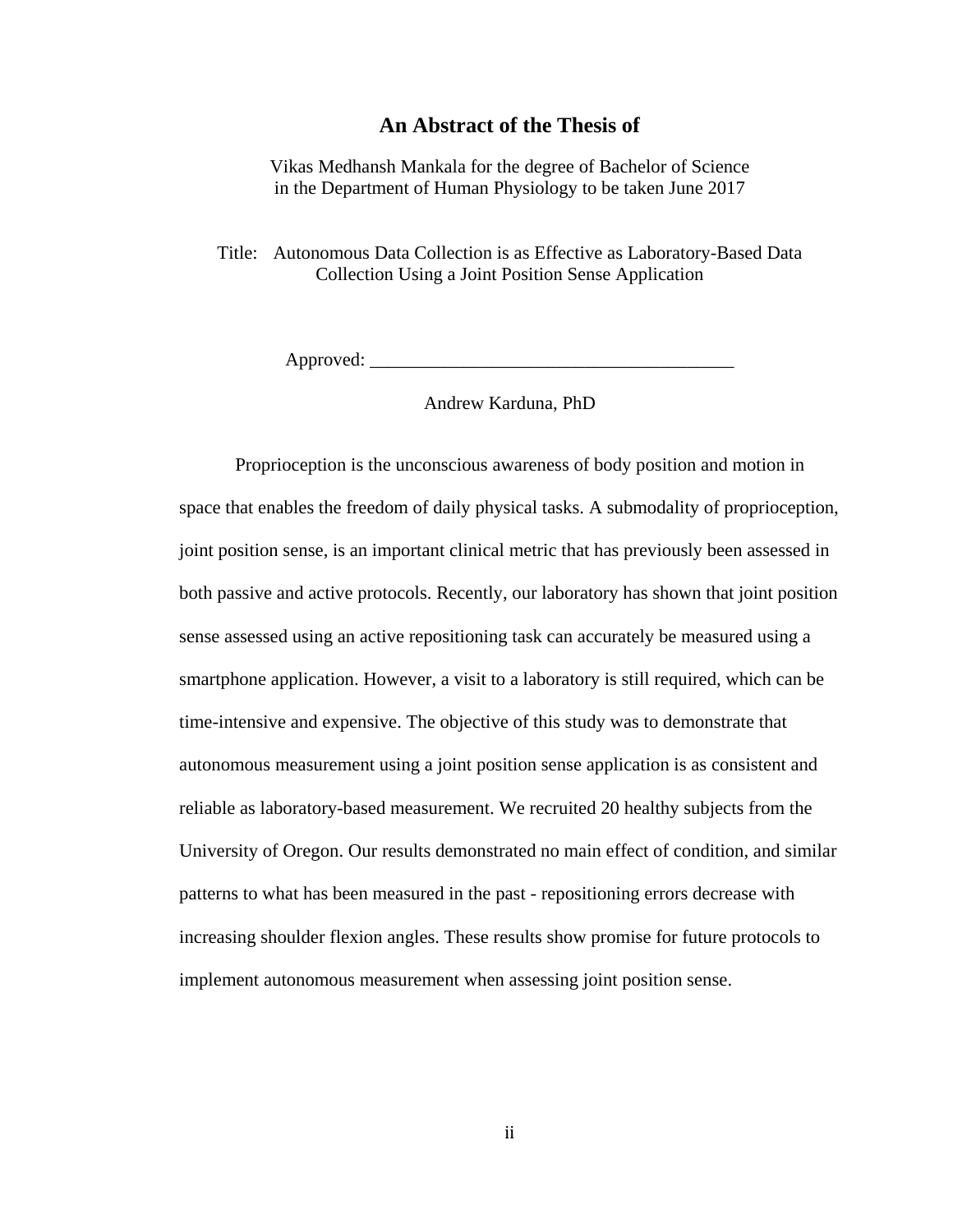## **Acknowledgements**

This project would not have been possible without the continual help from Dr. Andrew Karduna. I am forever grateful that Dr. Karduna gave me the opportunity to join the Orthopaedic Biomechanics Laboratory four years ago. Involvement in the lab has enriched my Human Physiology education and gave me the skills to conduct my own research project. Dr. Karduna has guided me through every step of this project and has constantly supported my endeavors. Completing a formal thesis for the first time, the process was overwhelming for me at times. Dr. Karduna's patience and positive attitude helped me to complete this project, and made the process an enjoyable one.

Secondly, I would like to thank Dave Phillips. I first met Dave when I was a student in his biostatistics discussion course. It was in this class that I learned about Dave's research in the Orthopaedic Biomechanics Laboratory, which initially sparked my interest to join the lab. With regards to this project, I specifically want to thank Dave for teaching me how to use data analysis software, and helping me interpret the results. He helped me understand statistical concepts that normally takes weeks to comprehend, in a very short period of time. I attribute this to his extensive knowledge in biomechanics, and love for teaching.

Lastly, I would like to thank Dr. Susanna Lim. Dr. Lim's guidance in Thesis Prospectus helped me to better plan and execute my project. I am very appreciative of the feedback I received from Dr. Lim and my peers during my oral presentation in Thesis Prospectus. This feedback was very valuable as it helped me to better communicate my research. I also want to thank Dr. Lim for reviewing my written project and helping me in the revision process.

iii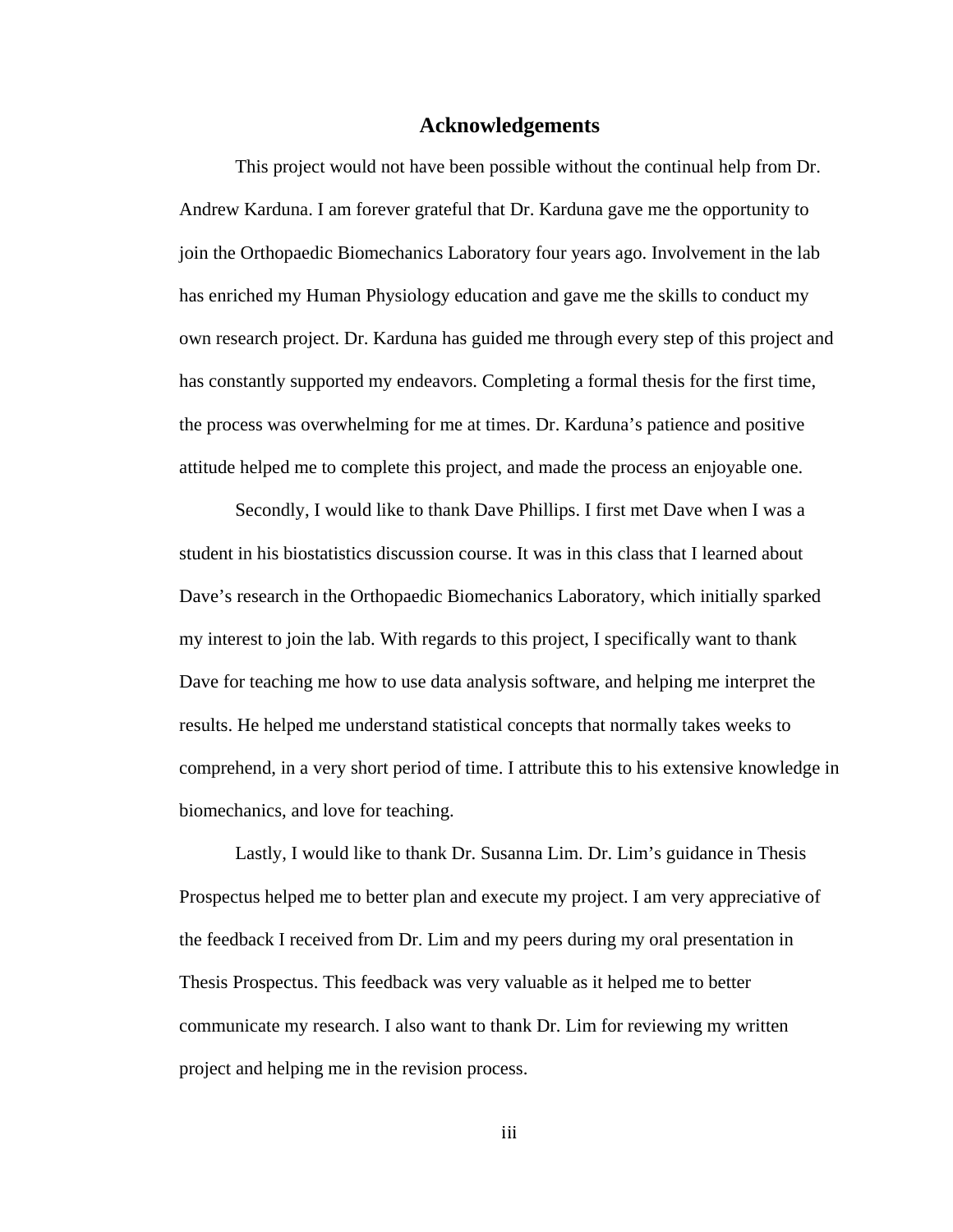## **Table of Contents**

| Introduction                      | $\mathbf{1}$   |
|-----------------------------------|----------------|
| Proprioception                    | 1              |
| Shoulder Anatomy and Movement     | $\overline{2}$ |
| <b>JPS</b> Measurement            | 3              |
| <b>Autonomous Data Collection</b> | $\overline{4}$ |
| Purpose of this Study             | 5              |
| Methods                           | $\overline{7}$ |
| Subjects                          | 7              |
| Instrumentation                   | 7              |
| Procedure                         | 8              |
| Data Analysis                     | 13             |
| <b>Statistical Analysis</b>       | 14             |
| Results                           | 15             |
| <b>Constant Error</b>             | 15             |
| Variable Error                    | 16             |
| Discussion                        | 17             |
| Limitations                       | 19             |
| <b>Future Studies</b>             | 20             |
| Conclusion                        | 22             |
| Glossary                          | 23             |
| Appendix                          | 24             |
| Bibliography                      | 27             |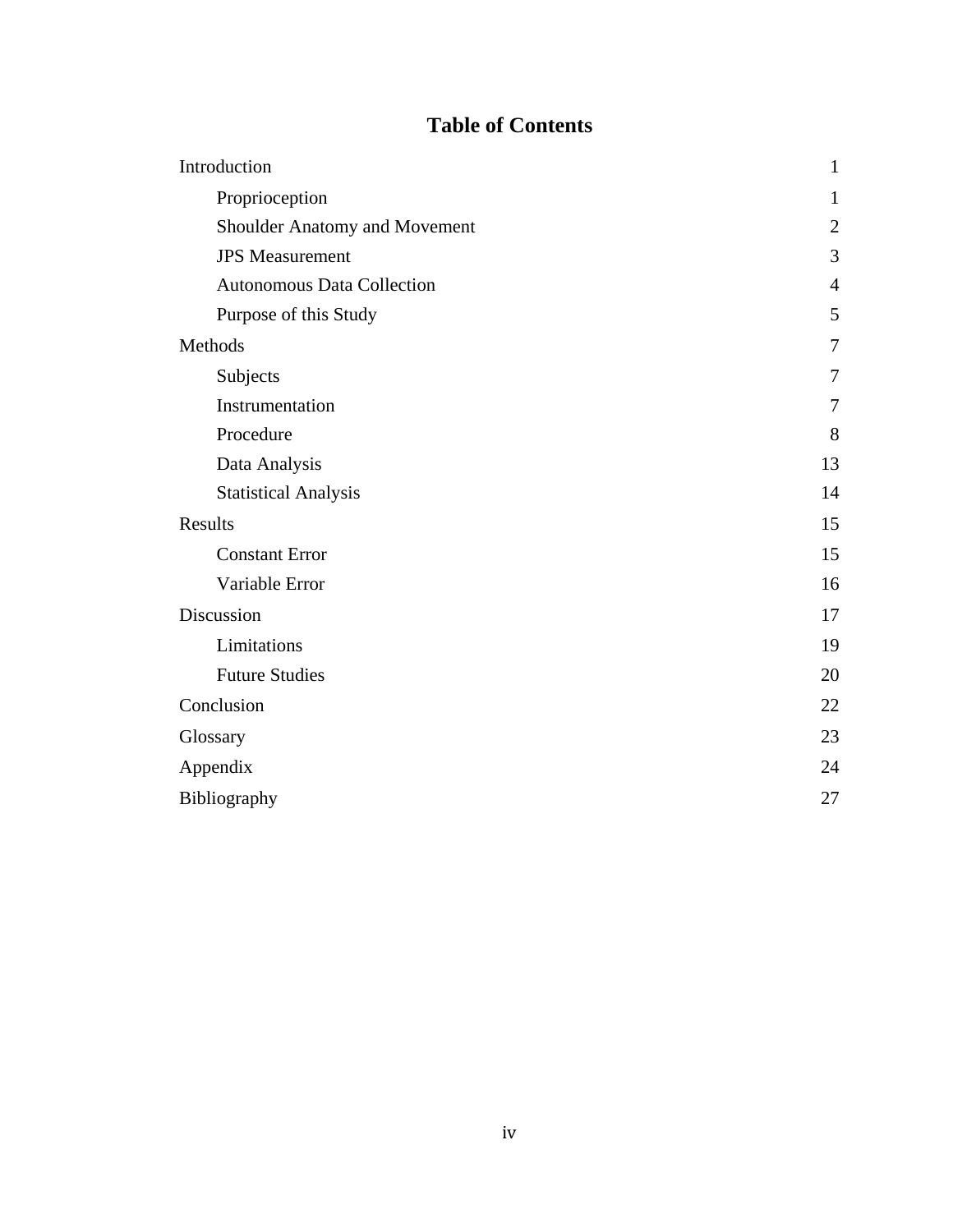## **List of Figures**

| Figure 1: Watching the Protocol Video    | 10 |
|------------------------------------------|----|
| <b>Figure 2: Relaxed Seated Position</b> | 11 |
| Figure 3: Guided Shoulder Flexion        | 11 |
| Figure 4: LabVIEW Analysis               | 13 |
| Figure 5: Average Constant Error         | 15 |
| Figure 6: Average Variable Error         | 16 |
| Figure 7: Subject Intake Form            | 24 |
| Figure 8: Informed Consent Form (Page 1) | 25 |
| Figure 9: Informed Consent Form (Page 2) | 26 |
|                                          |    |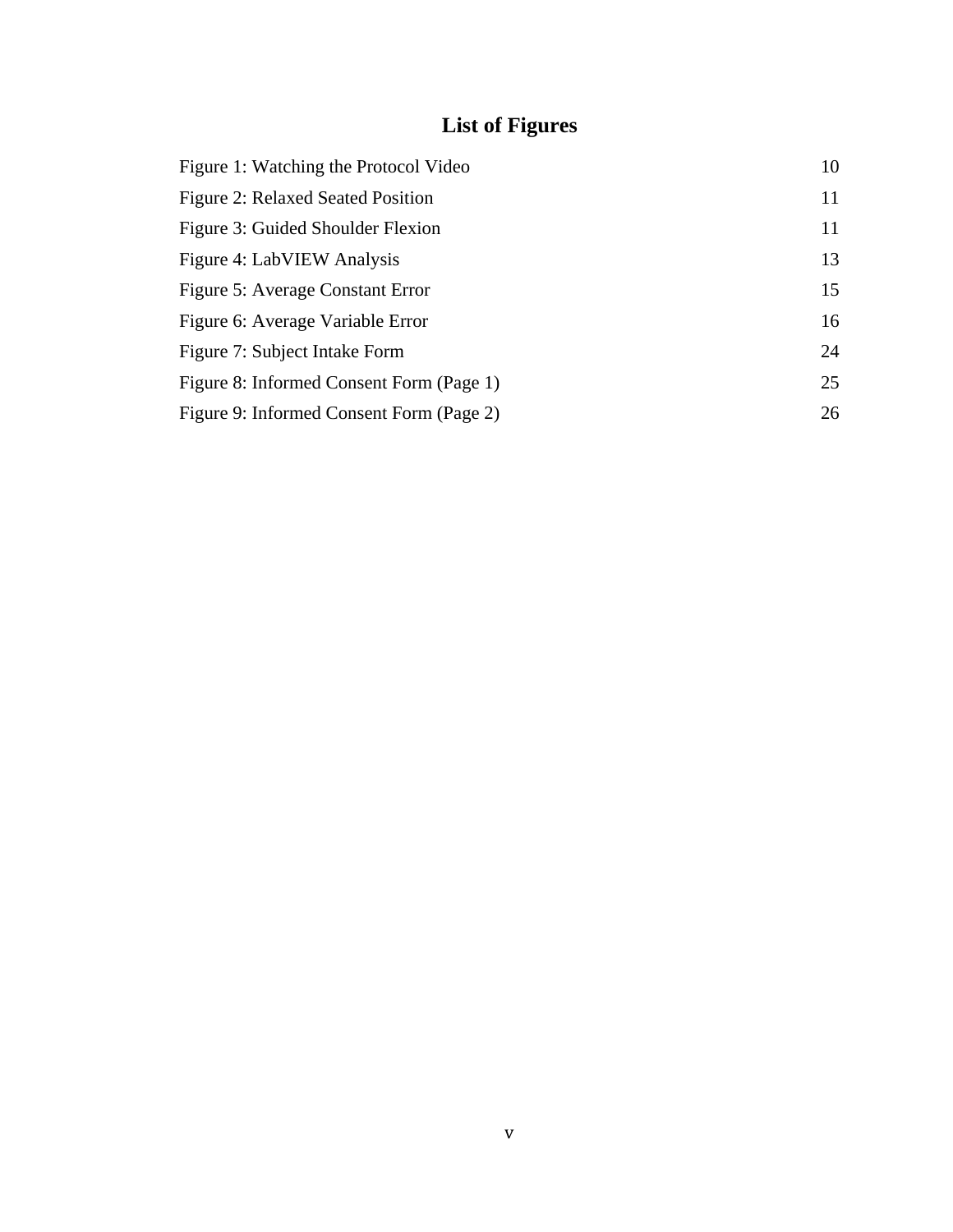## **List of Tables**

| Table 1: Summary of Video Content |  |
|-----------------------------------|--|
| Table 2: JPS Application Settings |  |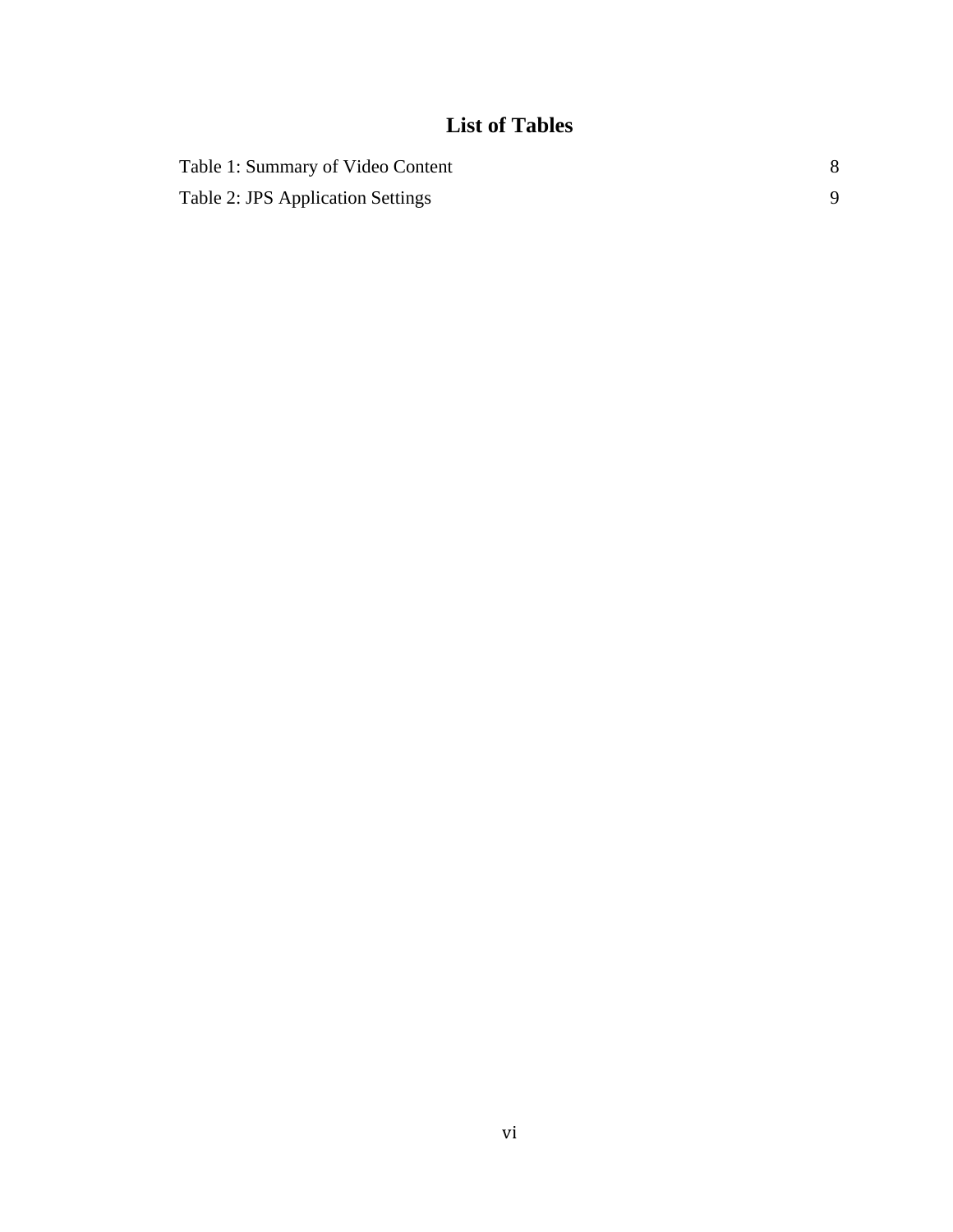## **Introduction**

#### *Proprioception*

Proprioception is the awareness of body position and motion in space without visual stimuli (King and Karduna, 2014). This sense is important for the functionality of daily living tasks, including conscious movement and unconscious reflexes. Proprioception is categorized as a combination of joint position sense (JPS), the ability to perceive the position of a limb in space, kinesthesia, the ability to perceive limb movement, and force sense (Aydin et al., 2001). In our lab, we have designed protocols to measure the JPS submodality.

Proprioceptive information is relayed from musculotendinous, capsuloligamentous, and cutaneous mechanoreceptors to the central nervous system, which utilizes the sensory information to help the body produce smooth movements (Myers et al., 2003). Specifically, the nervous system induces muscular adjustments that can assist movement, and minimize the chance of joint injury (Blasier et al., 1994). The primary contributors to JPS are musculotendinous mechanoreceptors, the muscle spindle fibers and golgi tendon organs (Janwantanakul et al., 2001). Muscle spindles are located in the muscle belly and detect changes in length of a muscle as a result of muscle stretch (Matthews, 1964). Golgi tendon organs are located in tendons and detect changes in muscle tension (Jami, 1992). When activated, muscle spindles and golgi tendon organs send afferent signals via Ia and Ib sensory fibers respectively to the central nervous system (Proske and Gandevia, 2012).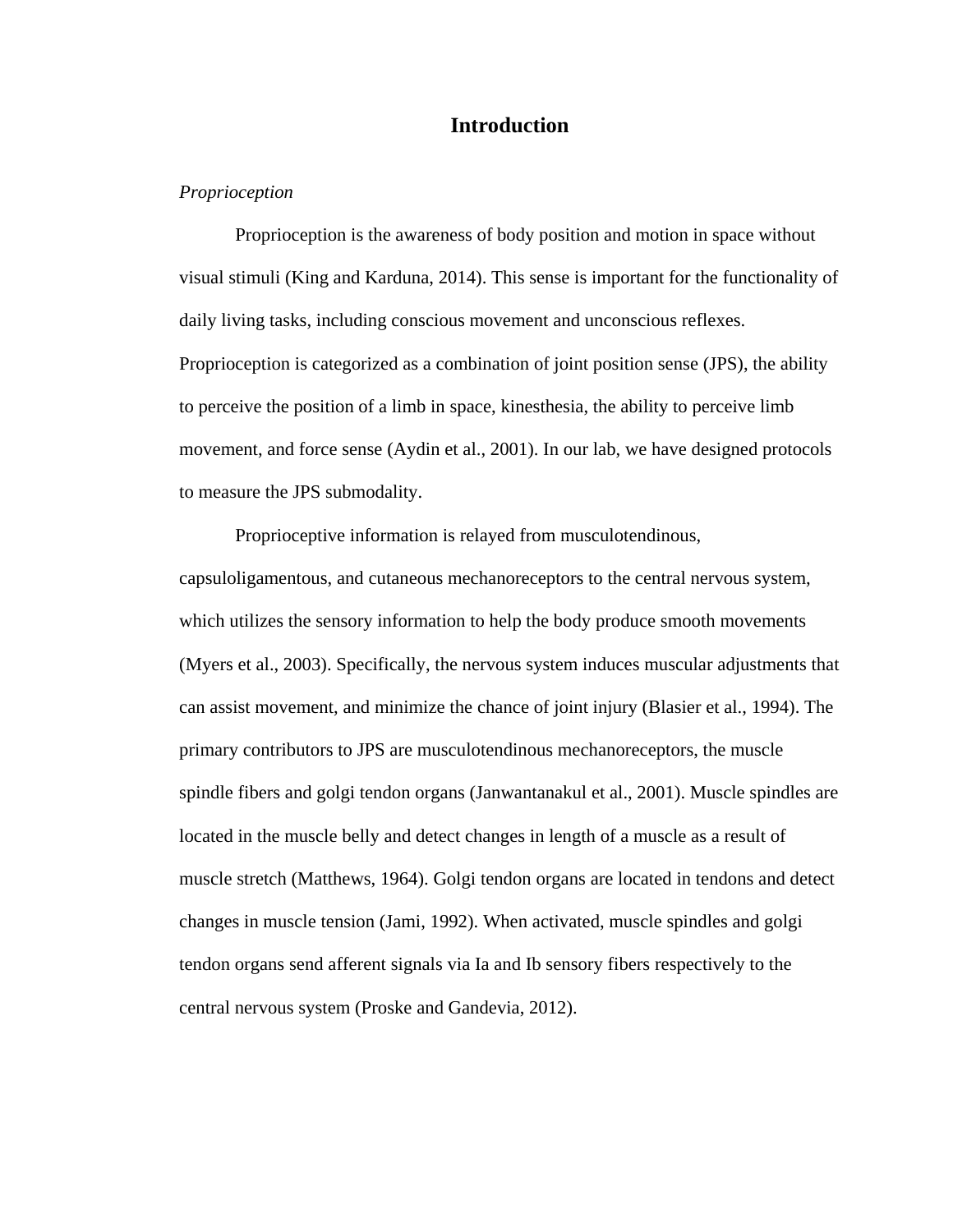#### *Shoulder Anatomy and Movement*

JPS has been measured at a variety of joints, including the shoulder (Suprak et al., 2006), elbow (Brockett et al., 1997), knee (Skinner et al., 1986), and ankle (Heit et al., 1996). In the past, our lab has measured JPS at the shoulder. The shoulder joint, or glenohumeral joint, is a ball and socket joint between the scapula and the humerus. The glenohumeral joint is heavily utilized by all demographics for daily functional use, and more demanding athletic skills.

The glenohumeral joint is capable of a range of movements, including abduction/adduction (frontal and transverse planes), flexion/extension, medial/lateral rotation, and circumduction. For this study, JPS will be measured during shoulder flexion. Shoulder flexion is humerothoracic motion from anatomical position. This movement occurs in the sagittal plane and is produced by the pectoralis major, deltoid, biceps brachii, and coracobrachialis (Moore et al., 2014).

Suprak et al. (2006) previously demonstrated that shoulder JPS improves with elevation angle. The study measured JPS with subjects performing shoulder elevation in the scapular plane, and found that JPS improves going from 30° to 90° target angles. It is not fully understood why this trend occurs. One prior hypothesis was that at higher elevation angles, JPS may be enhanced due to increased muscular activation levels. Increased muscular activity directly correlates with increased afferent feedback from muscle spindles and golgi tendon organs. As such, the body has a better awareness of limb position. However, this was later disproven in a body orientation study (Chapman et al., 2009). Higher torque at lower elevation angles did not result in improved JPS at lower elevation angles.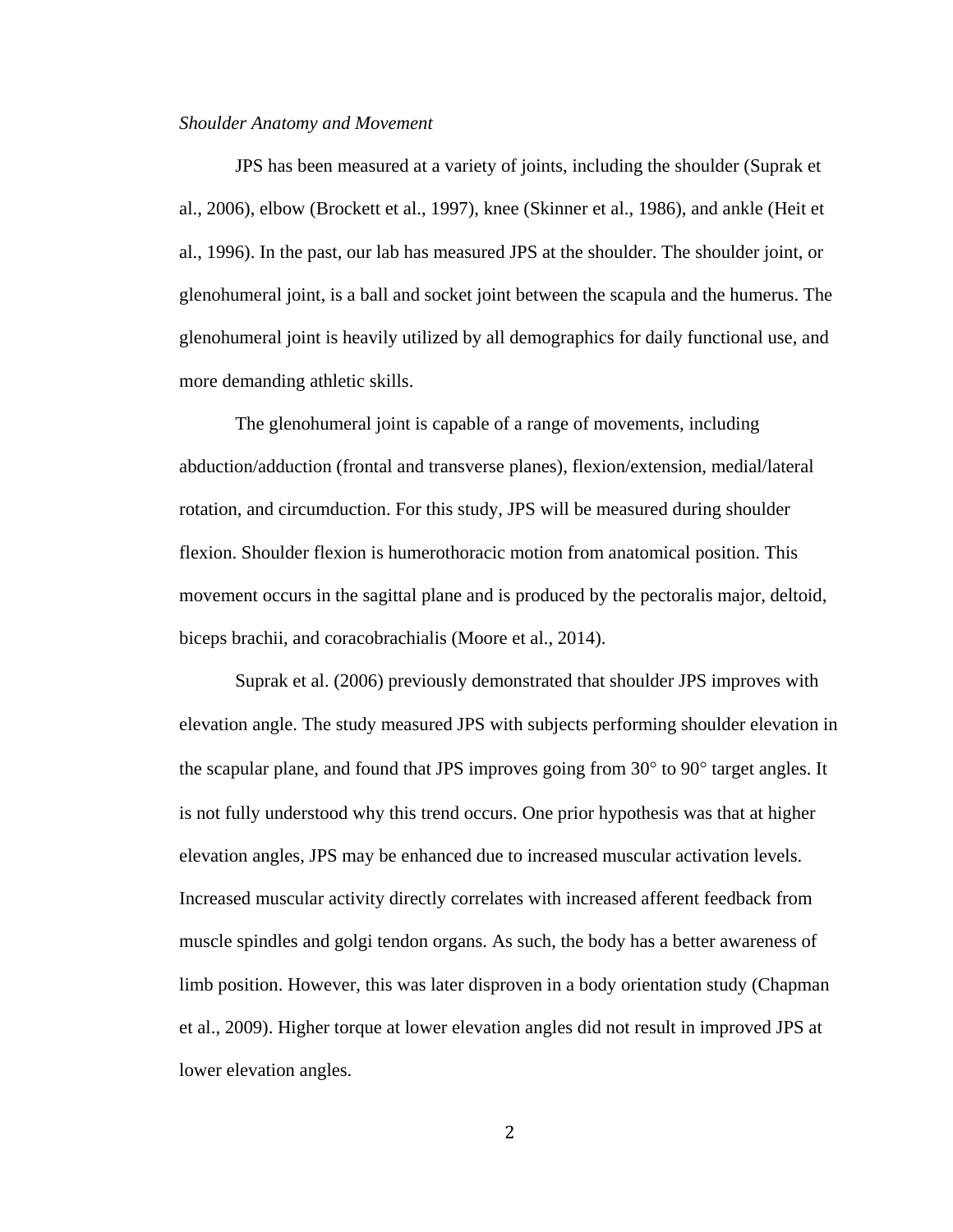#### *JPS Measurement*

JPS can be measured in a variety of ways. Recent measurement has utilized an active limb positioning and active limb repositioning method (King et al., 2013). In an active protocol, movement is affected by the subjects themselves, aided only by auditory or visual cues for positioning to a target angle. After subjects are directed to a specific target angle, they then attempt to reposition their limb to that position in the absence of the sensory cue. The difference in angle between the initial position and the reposition directly corresponds to JPS performance.

Several types of instrumentation have been used to measure JPS in the past, including laser pointers, goniometers, and inclinometers (Vafadar et al., 2015). More complex instruments include electromagnetic tracking devices and motion capture systems. Some limitations of these approaches are that they require extensive setup, a visit to a laboratory, and can be expensive to use. A methodological solution to these limitations is to measure JPS using mobile applications. Mobile applications are completely wireless, making setup a more efficient process. Mobile applications are also more economical than traditional instruments such as electromagnetic tracking devices and motion capture systems. A JPS measurement application has been developed for iOS devices. This application takes advantage of the technologies available in modern mobile devices to generate accurate and reliable JPS data. Edwards et al. (2016) used the JPS application to assess joint position sense in a field based setting. The results of that study matched a similar pattern to what has been measured using a Polhemus motion capture device; which was a decrease in angular errors with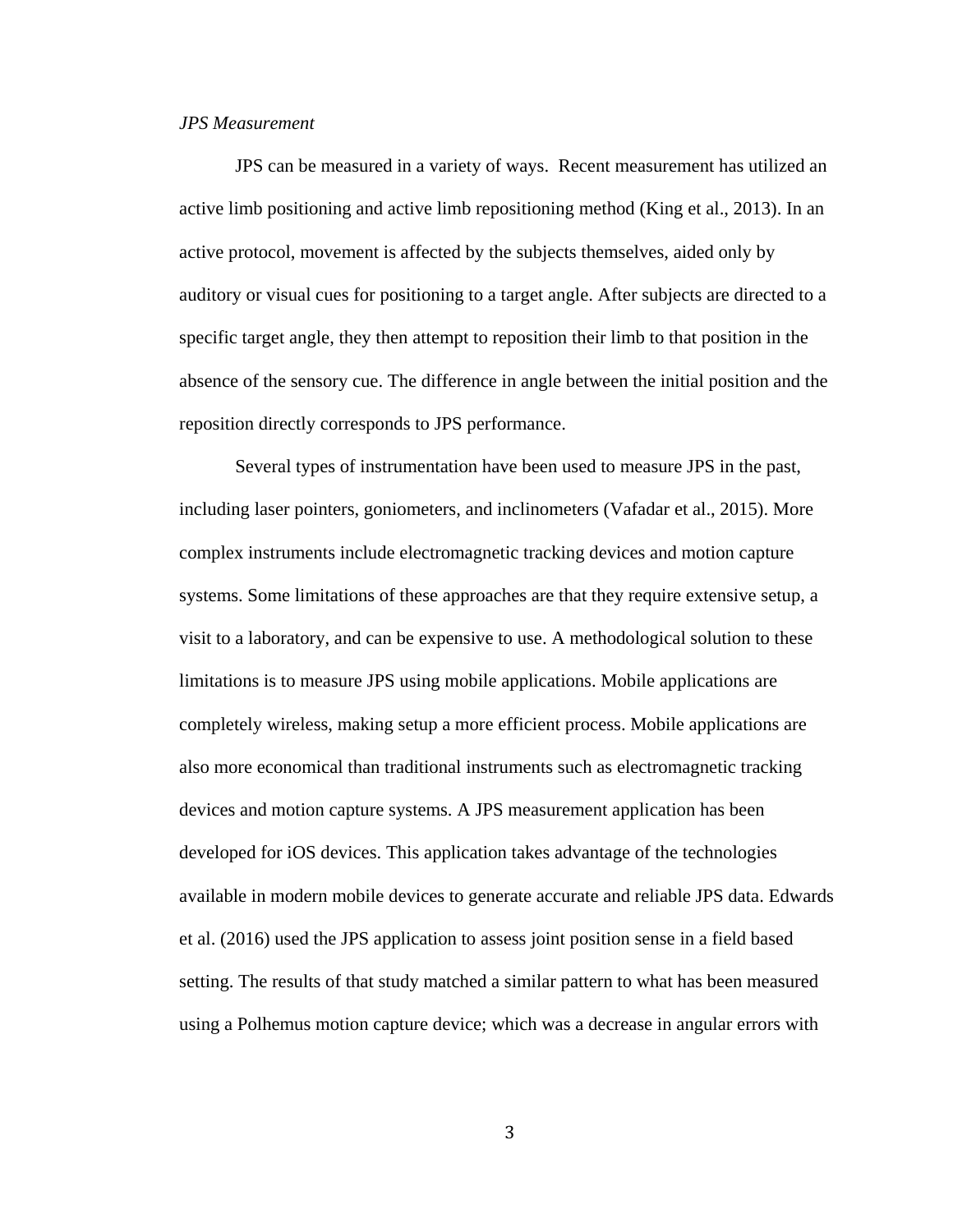increasing shoulder flexion angles. That study demonstrates that the use of mobile applications is a reliable method for assessing JPS.

JPS measurement is clinically an important tool. Studies has shown that proprioceptive defects can lead to muscular or ligamentous injuries (Lephart and Henry, 1996). These injuries can damage proprioceptive receptors, and potentially increase the likelihood of further injury. Measuring and assessing proprioception is thus a preventative strategy against injury. It can also be used as a diagnostic tool, by assessing patients' proprioception over time during recovery.

#### *Autonomous Data Collection*

A review article by Mourcou et al. (2015) discusses how the advent of smartphone technology has paved the way to replace costly clinical tools to measure JPS such as goniometers, scoliometers, laser-pointers, and inclinometers. Smartphones contain modern and standard technologies including 3D accelerometers, magnetometers, gyroscopes, screen displays, audio systems, and tactile feedback systems. Despite the advancements in mobile technology, the authors note a lack of studies on smartphone tools allowing for autonomous measurement, specifically in relation to JPS measurements.

There are several advantages of autonomous measurement. A study by Algar and Valdes (2014) discusses how smartphones can be used as hand therapy interventions. The authors explain how applications can bring solutions to clinicians for patient rehabilitation. For example, applications can provide wrist proprioceptive and joint sense exercises which patients can perform autonomously. Use of smartphone applications for rehabilitation has also been compared with traditional home-based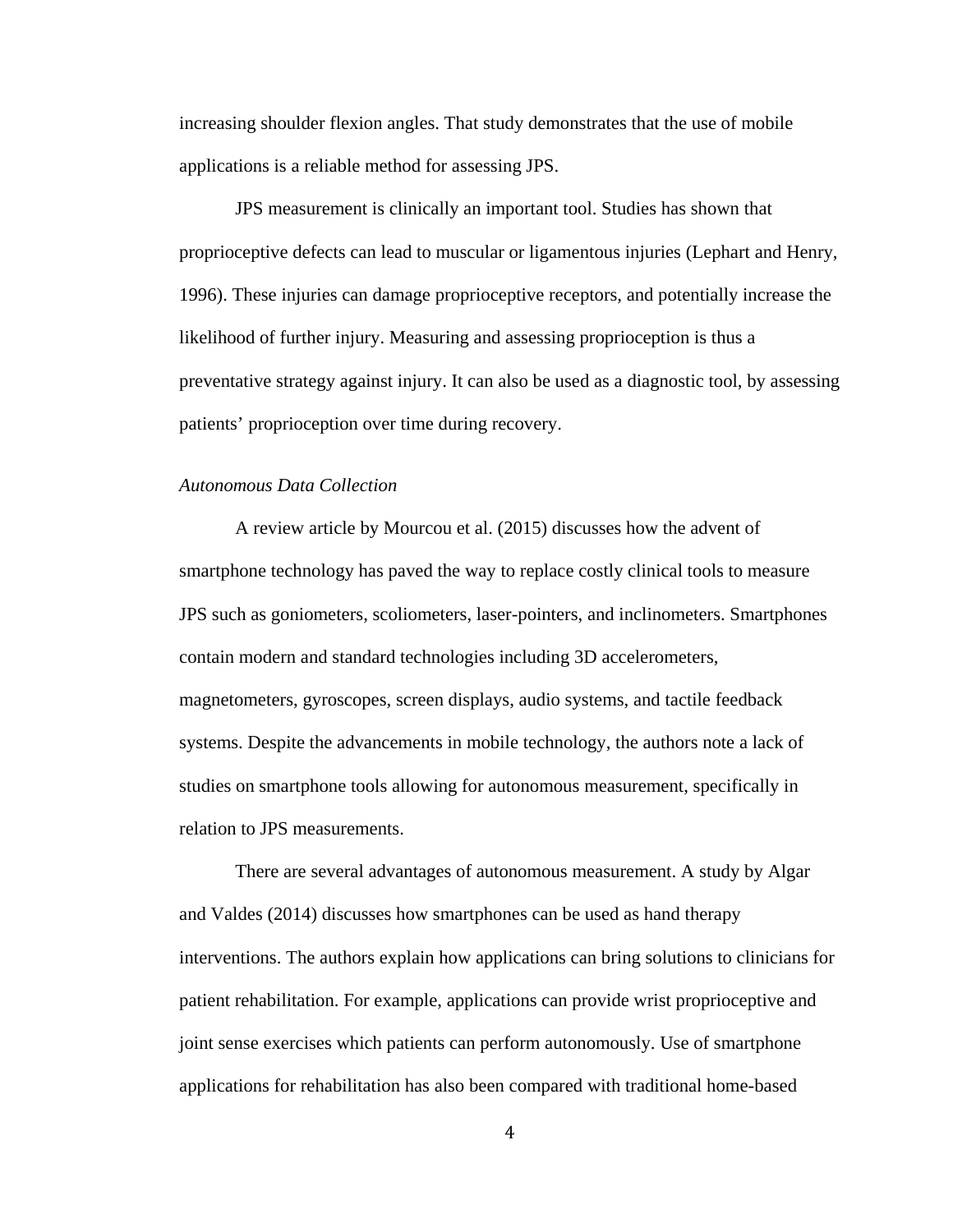rehabilitation in patients with post-myocardial infarction (Varnfield et al., 2014). The study found that smartphone-based home care improved "post-MI CR uptake, adherence and completion", thus demonstrating the clinical effectiveness of smartphone applications in autonomous rehabilitation. Autonomous measurement with smartphones also addresses the aforementioned limitation of traditional JPS instrumentation, which is the necessity of a laboratory visit. From the perspective of a researcher, autonomous measurement is an efficient process which expands the potential subject pool. From the perspective of a subject, autonomous measurement eliminates the time commitment of a laboratory visit.

One limitation of using smartphones for autonomous measurement and rehabilitation purposes is reaching the full target market. This ability may be limited due to lack of knowledge on the application and/or lack of resources to obtain the application (older phone technology that does not support the application). For example, an application designed to prevent ankle sprains (Vriend et al., 2015) reached only 2.6% of its projected target population. However, this demonstrates the need that more research on smartphone autonomous measurement needs to be done in order to assess and improve the usability of mobile applications. This process could potentially help expand targeted markets.

## *Purpose of this Study*

Previous studies have demonstrated the feasibility of using mobile devices to assess JPS in a field-based setting. The objective of this study is to determine the efficacy, specifically the consistency and reliability, of using mobile devices to autonomously collect JPS data. The results of this study will give insight as to whether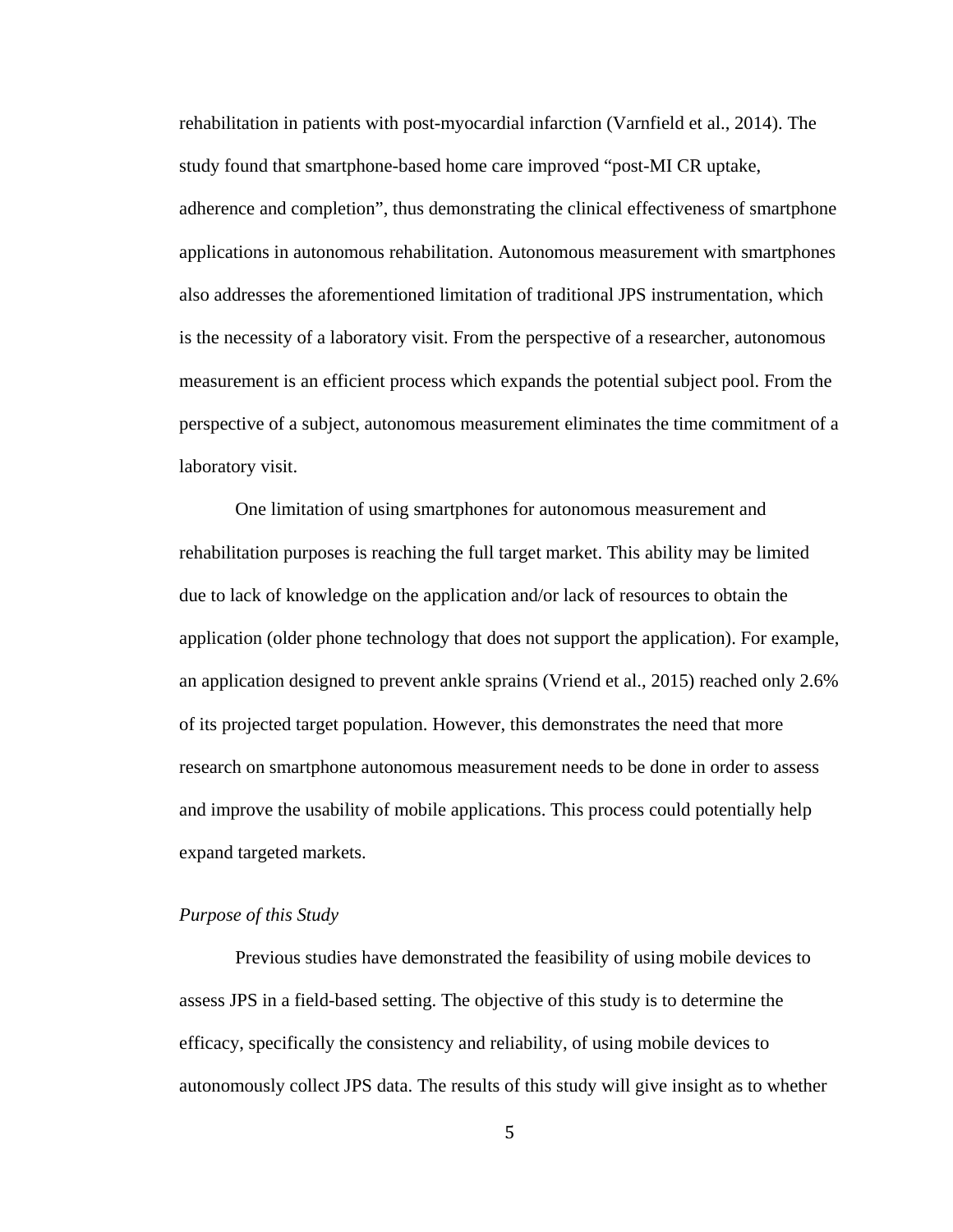JPS applications built for mobile devices are accessible to users outside the realm of biomechanics. In essence, the absence of a laboratory representative is meant to mimic real-world situations in which individuals download a JPS application on their own mobile device and are expected to understand operational functions with the information local to the application. We hypothesize that the autonomous data will be reliable. We also hypothesize that there will be no significant difference between conditions for constant error and variable error. Lastly, we hypothesize that constant error and variable error would decrease going from low to high target angles.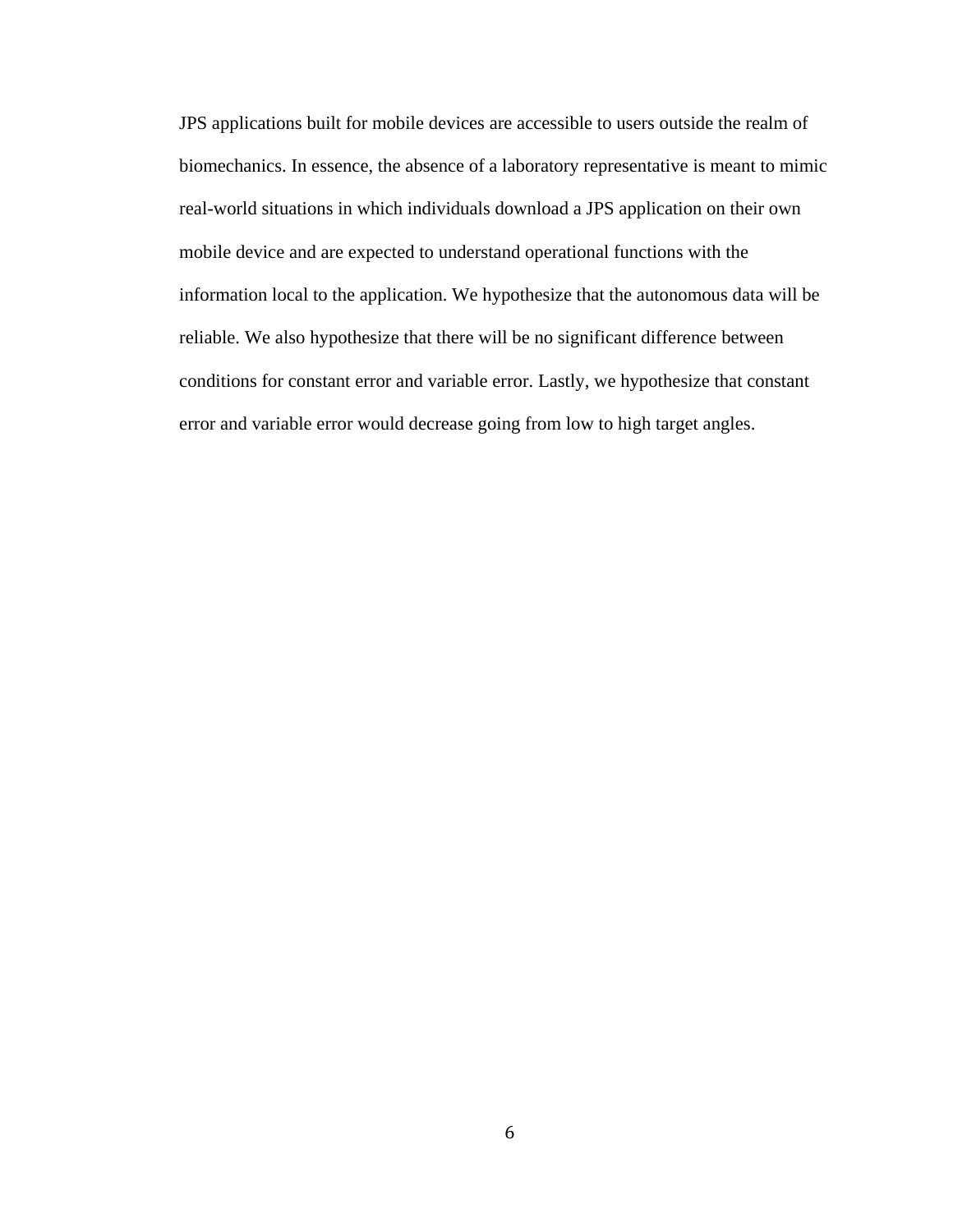## **Methods**

#### *Subjects*

Twenty healthy adults (10 female, 10 male) were recruited from the University of Oregon community. Subjects had a mean age of  $21.1 \pm 0.9$  years, mean height of 1.7  $\pm$  0.1 meters, and mean mass of 66.5  $\pm$  14.8 kilograms. Seventeen subjects were righthanded; three subjects were left-handed. Subjects were excluded if they: 1) had prior shoulder joint surgery; 2) had macrotrauma to the shoulder joints; 3) or had a disease affecting shoulder joint function. Subjects reported to a single testing session lasting 20- 30 minutes. Upon arriving, subjects filled out an intake form and signed an informed consent form approved by the Institutional Review Board at the University of Oregon. The intake form collected basic demographic data and the informed consent form outlined the protocol, risks, benefits, and disclaimers of the study (see Appendix).

## *Instrumentation*

The iOS application, Joint Position Sense, was downloaded to a 4th generation Apple iPod Touch (6 cm x 4 cm x 0.6 cm) to assess active joint repositioning. The application was designed by the Orthopaedic Biomechanics Laboratory at the University of Oregon and developed by the University of Oregon InfoGraphics. The application utilized two sensors found in the iPod Touch, the 3-axis gyroscope and accelerometer. The angle of the device with respect to gravity was calculated from the accelerometer data, as has been previously done with an ambulatory tri-axial accelerometer (Amasay et al., 2009). The iPod Touch was inserted into the pouch component of a sports armband; two extender straps on the armband were used to attach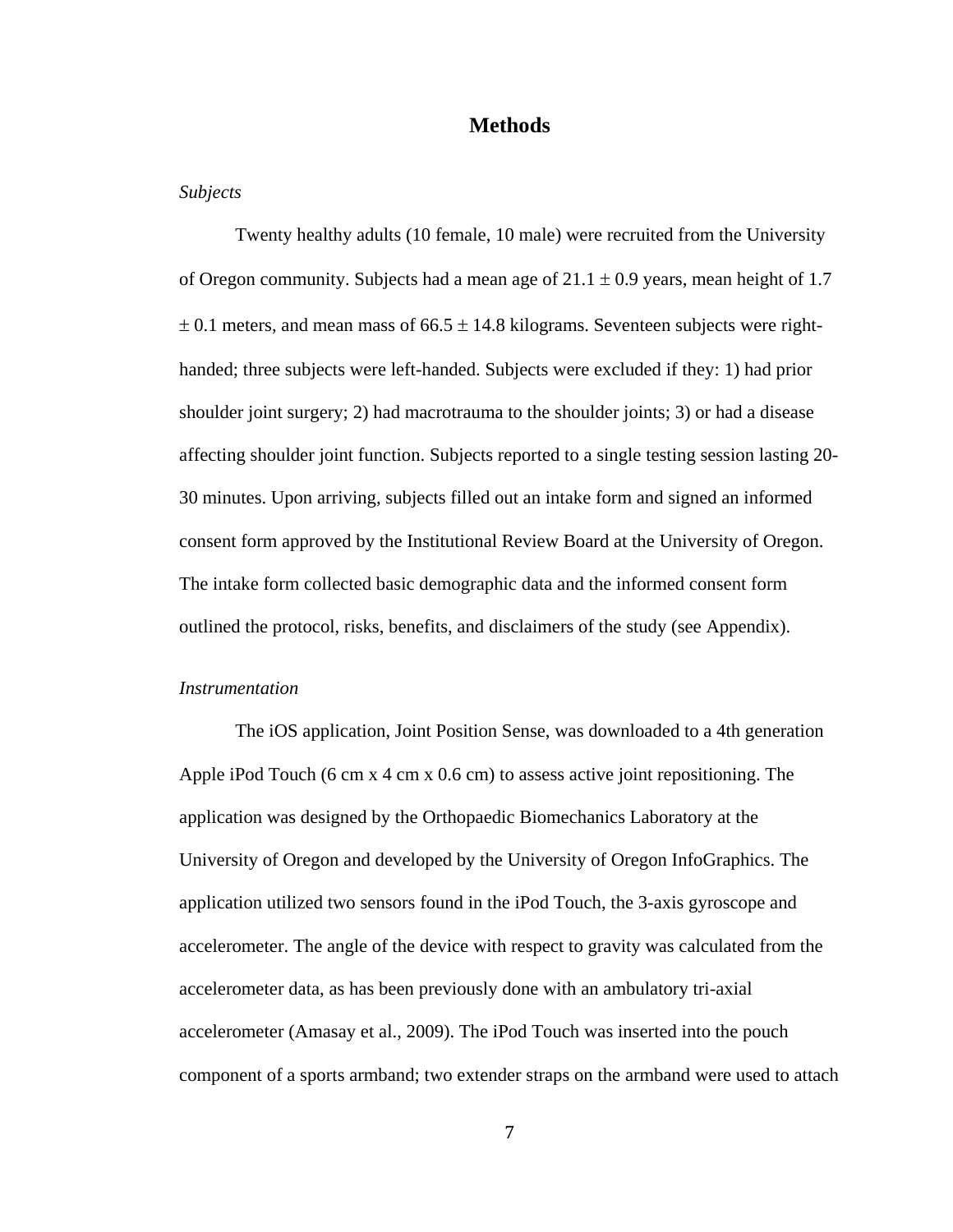the device on the long axis of the subject's humerus. Audio was played through the internal speakers of the device.

A 2 minute 28 second video outlining the experimental procedure was shown on a 13-inch MacBook Pro. Audio was played through the internal speakers of the laptop. A summary of the video content is shown in Table 1 below.

| Time          | <b>Description</b>                           |
|---------------|----------------------------------------------|
| $0:00 - 0:18$ | Opening the JPS application.                 |
| $0:18 - 0.27$ | Entering the user ID and selecting the test. |
| $0:27 - 0:45$ | Putting on the armband.                      |
| $0:45 - 1:32$ | Using the application and protocol.          |
| $1:32 - 2:21$ | Sample trials.                               |
| $2:21 - 2:28$ | End of session instructions.                 |

<span id="page-13-0"></span>Table 1: Summary of Video Content

The first column denotes the starting and ending time of the specific segment being shown. The second column denotes a description of each segment.

## *Procedure*

The protocol used in this study is a modification of a protocol from our lab in which a magnetic tracking device was used to record kinematics (King et al., 2013). This study aimed to examine autonomous and laboratory-based data collection of JPS at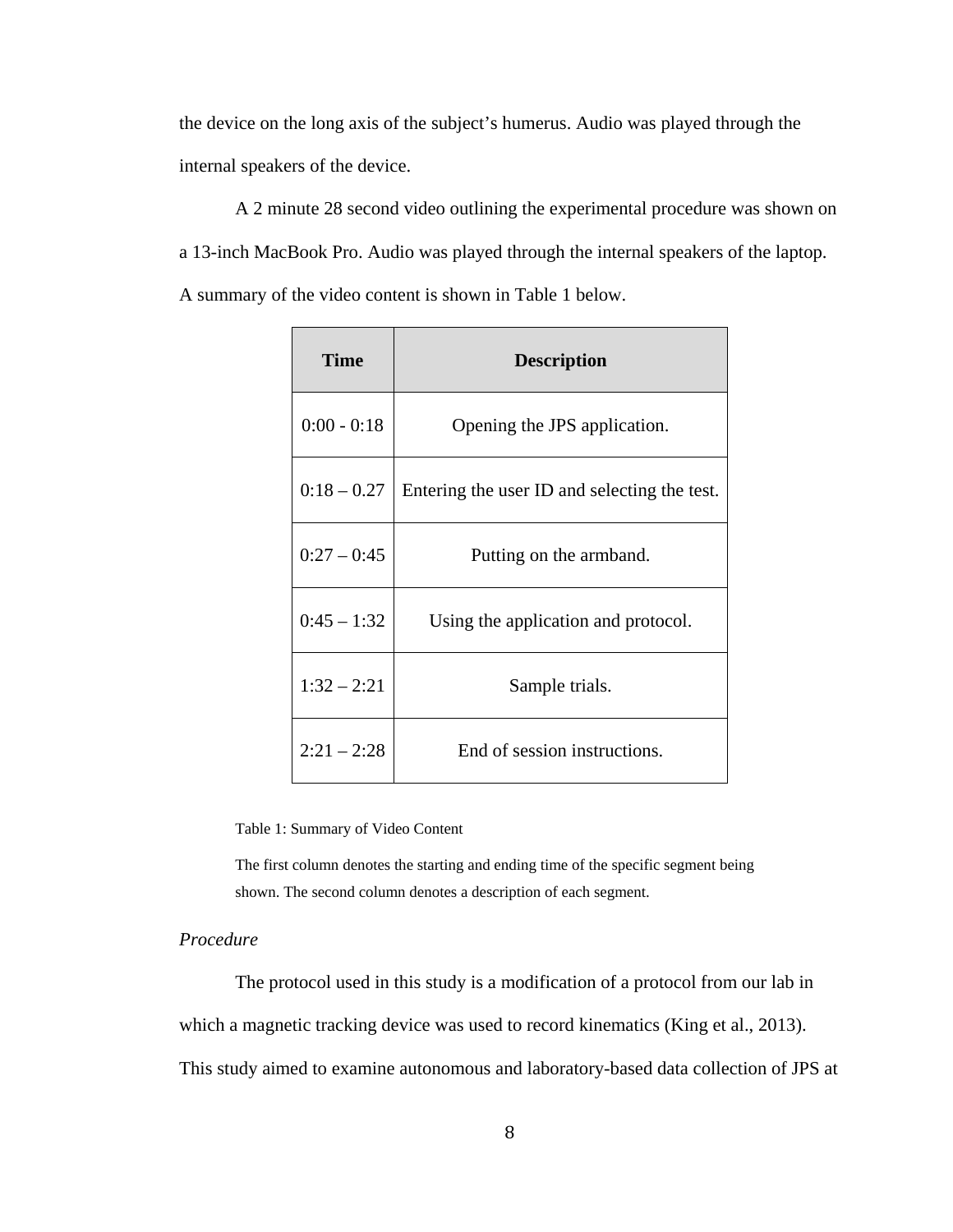the shoulder. Therefore, in the first set of trials, subjects collected data without the presence of a laboratory representative. To collect data, subjects were given an iPod Touch with the JPS application pre-installed. The settings for the application were preset and are outlined in Table 2 below.

| <b>Metric</b>                        | <b>Setting</b>   |
|--------------------------------------|------------------|
| <b>Target Angular Uncertainty</b>    | 2 degrees        |
| <b>Relaxed Angular Uncertainty</b>   | 10 degrees       |
| <b>Target Hold Time</b>              | 3 seconds        |
| <b>Reposition Hold Time</b>          | 1 second         |
| Initial Hold Time                    | 3 seconds        |
| <b>Relaxed Hold Time</b>             | 2 seconds        |
| <b>Angular Velocity Average Time</b> | $0.25$ seconds   |
| <b>Angular Velocity Uncertainty</b>  | 5 degrees/second |

<span id="page-14-0"></span>Table 2: JPS Application Settings

The first column denotes the name of the pre-set metric. The second column denotes the value of the setting and its corresponding unit.

To ensure a first-time user experience with the application, the autonomous trials were always tested first with each subject. The only information that was given to subjects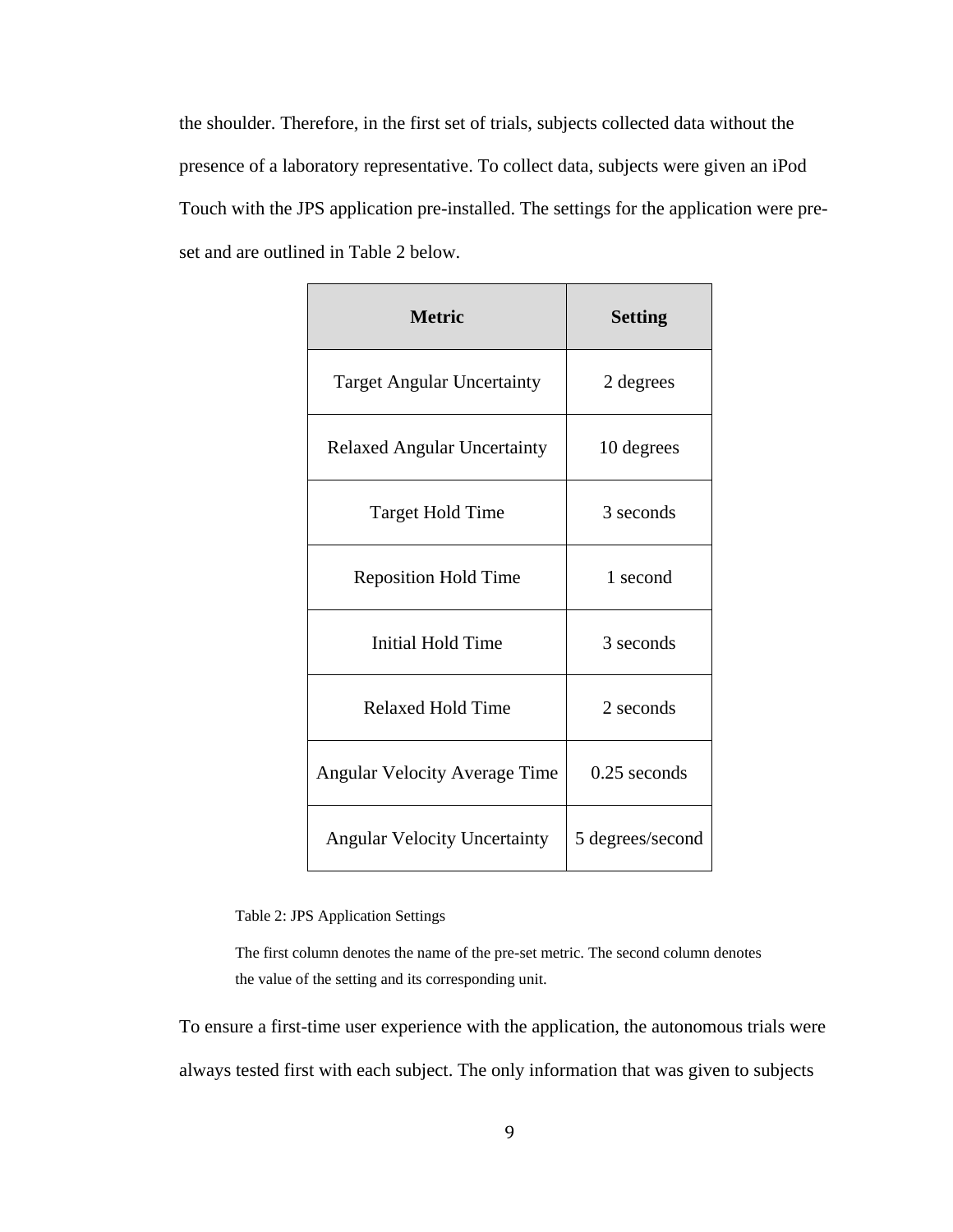was through a short video (Figure 1) that demonstrated the experimental protocol (see Table 1) which they then were expected to replicate. After subjects completed watching the video, the researcher left the room and the subjects began the protocol.



Figure 1: Watching the Protocol Video

<span id="page-15-0"></span>Subjects learned how to conduct the protocol by watching a video on a 13-Inch MacBook Pro. Subjects were given the option to watch the video multiple times.

Subjects first opened the application and then entered their user ID. User ID's were written on intake forms and the laboratory representative prompted subjects to memorize that code prior to watching the video. Next, they selected the pre-set test which left them at a "Start" screen. At this point, subjects inserted the device into a sports armband and then attached the armband to the lateral side of their dominant humerus. The next step was to get in the relaxed seated position; subjects had their feet flat on the ground and their back straight (Figure 2).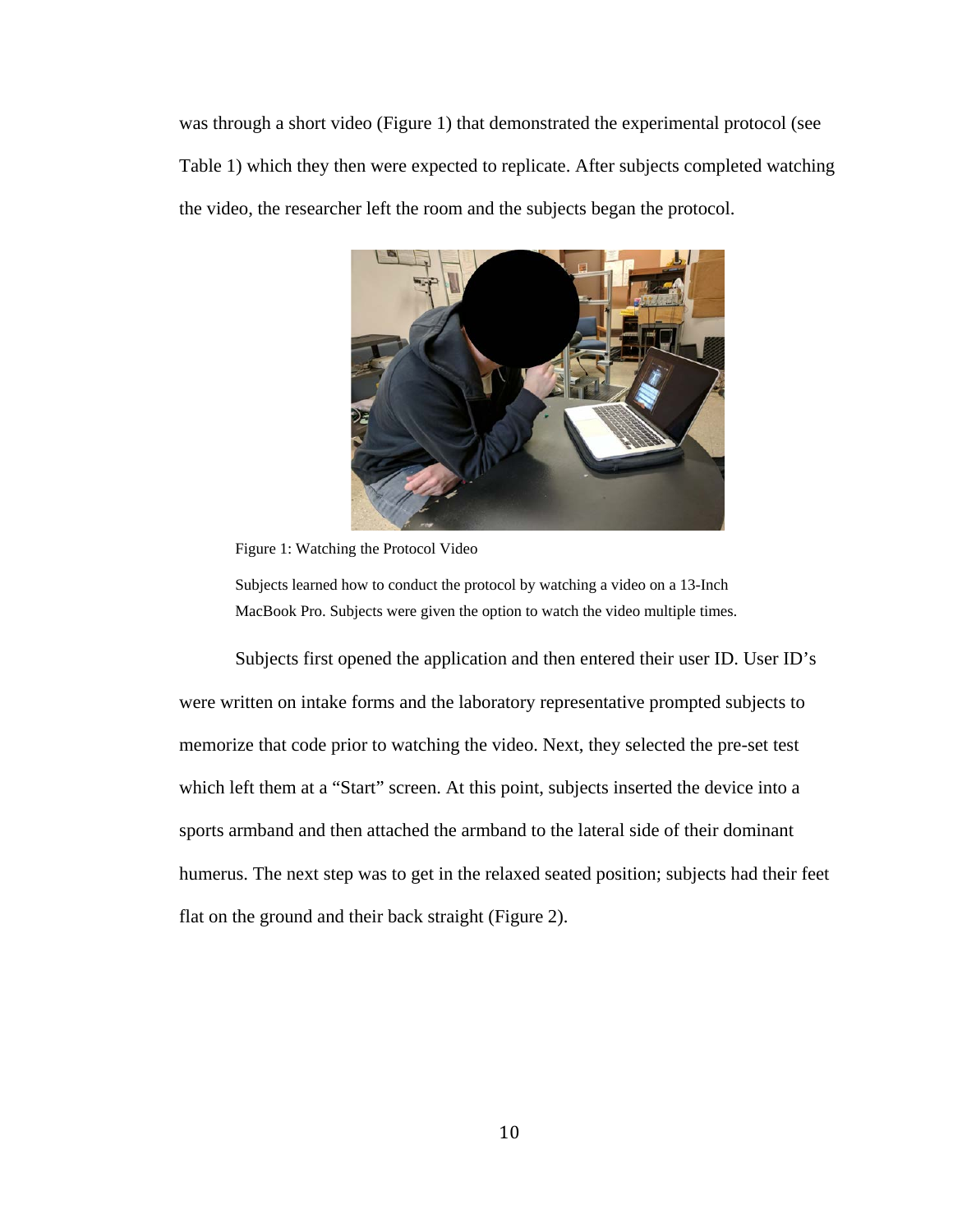

Figure 2: Relaxed Seated Position

<span id="page-16-0"></span>In the relaxed position, subjects have their eyes closed, hands to their side, back straight, and feet flat on the ground.

Once subjects were in the seated position, they clicked "Start" on the device, returned their arms to their side, and closed their eyes. Subjects were then prompted to shoulder flex to three target angles (50º, 70º, and 90º) with the aid of auditory feedback from the JPS application (Figure 3).



Figure 3: Guided Shoulder Flexion

<span id="page-16-1"></span>Subjects elevate their shoulder based on auditory feedback in the guided task.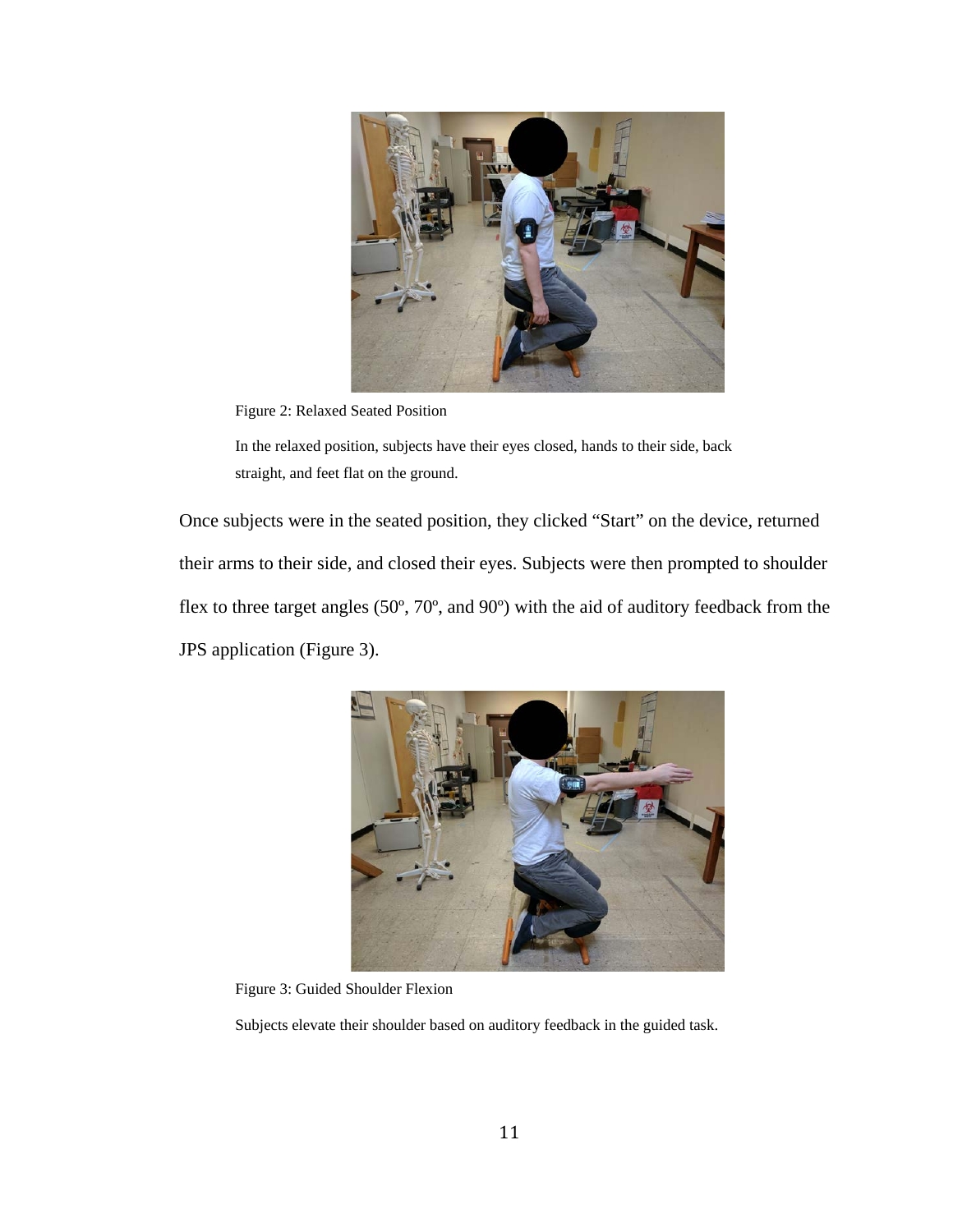The application aids movement to a target angle by using different frequency tones to indicate that the subject is outside the target range. A low frequency tone indicates that the shoulder is below the target angle, while a high frequency tone indicates that the shoulder is above the target angle. No sound is heard when the shoulder is within ±2 degrees of the target angle. Subjects hold their target positions for two seconds, which gives them time to memorize their position. After two seconds, a verbal "relax" cue is given by the application and subjects can return their arms to their side. There is a three second break before subjects must find the target angle they memorized when they are given a verbal "find target" cue, without the aid of auditory feedback. Subjects are automatically prompted by the application to continue the remaining trials. During shoulder flexion, subjects kept their elbows locked and thumbs pointed upward. Target positions were randomized and each target position was presented three times, for a total of nine trials. At the end of the session, a verbal "end of session" cue was given by the application. Subjects removed the device from their shoulder and the laboratory representative re-entered the testing room.

The next set of trials were conducted under laboratory representative supervision. The device and armband were first repositioned on subjects' arms. Subjects were then asked to demonstrate shoulder flexion several times so that the laboratory representative could assess whether they were maintaining proper movement. The laboratory representative corrected subjects when proper movement or posture was not maintained. Subjects were then asked to run through the same protocol with one minor distinction. Rather than the subject opening the app, entering the correct start-up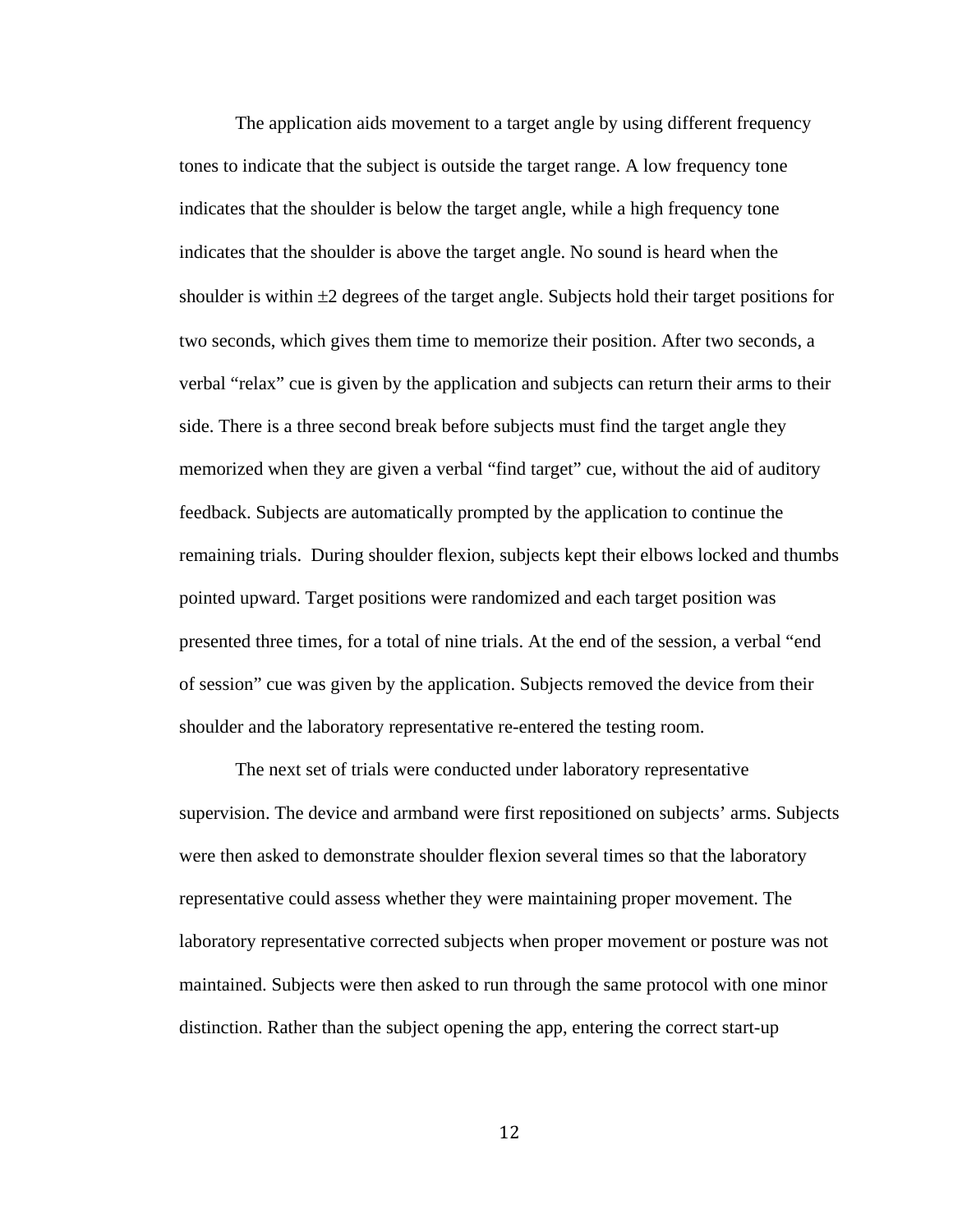settings, and clicking "Start", the laboratory representative assumed all those duties. An alternative user ID was entered to collect the new data.

## *Data Analysis*

All data collected from the autonomous and supervised trials were stored internally on the iPod Touch. Data was transferred to a computer and then processed in LabVIEW (National Instruments, Austin, TX) (Figure 4).



<span id="page-18-0"></span>Figure 4: LabVIEW Analysis

Sample waveform of 70 degrees shoulder flexion.

The software outputs a waveform which shows the change in angle of the device with respect to time. The data were visually inspected to ensure that all trials were completed fully and accurately. An ideal waveform has two spikes in angle, one for the presented angle and the other for the repositioned angle. Each spike represents the mean angle during the hold time. The software subtracts the presented angle from the repositioned angle to generate repositioning error. A positive repositioning error indicates that the subject overshot the target angle (second spike greater than the first spike). A negative repositioning error indicates that the subject undershot the target angle (second spike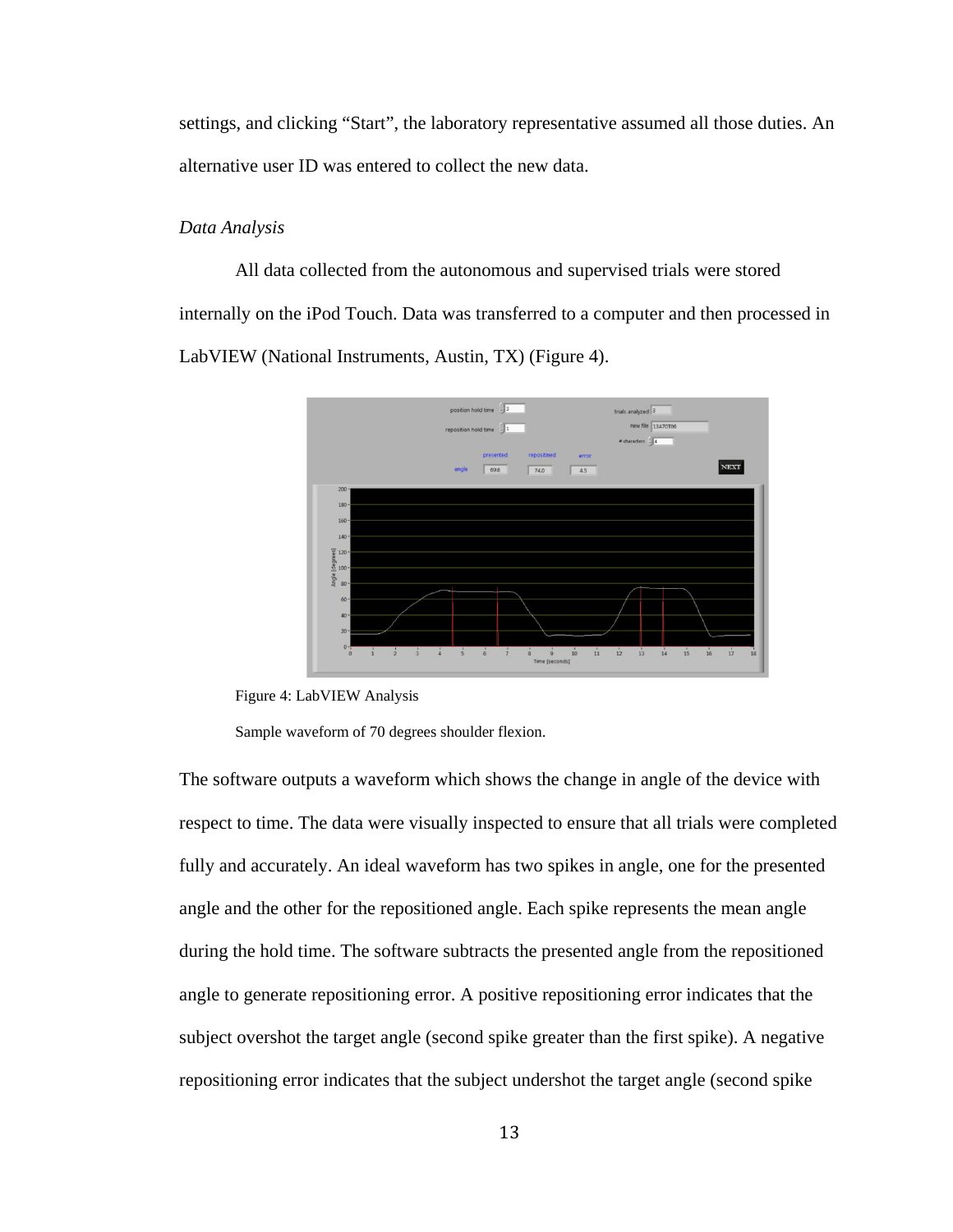lesser than the first spike). All trials that are processed at once through LabVIEW are compiled in an Excel document which lists the presented angle, the repositioned angle, and the repositioning error. For each condition, repositioning error was averaged at each target angle to calculate constant error. Variable error was calculated using the

following equation:  $\sqrt{\frac{\sum (X_i - M)^2}{N}}$ . Constant errors and variable errors were used for analysis (Edwards et al., 2016).

#### *Statistical Analysis*

SPSS version 22.0 (IBM, Chicago, IL) was used for statistical analysis. Twoway repeated measures analysis of variance (ANOVA) was performed with condition (autonomous, supervised) and angle (50°, 70°, and 90°) as the independent variables and constant error as the dependent variable. Follow-up paired t-tests were performed when a significant main effect for angle was found with the ANOVA; the  $\alpha$  was designated at 0.05. Comparisons were performed using a Bonferroni correction. A mixed model intraclass correlation coefficient  $(ICC(2,3))$  was performed to test the reliability of the JPS application measurements when used autonomously by subjects and when used under laboratory supervision.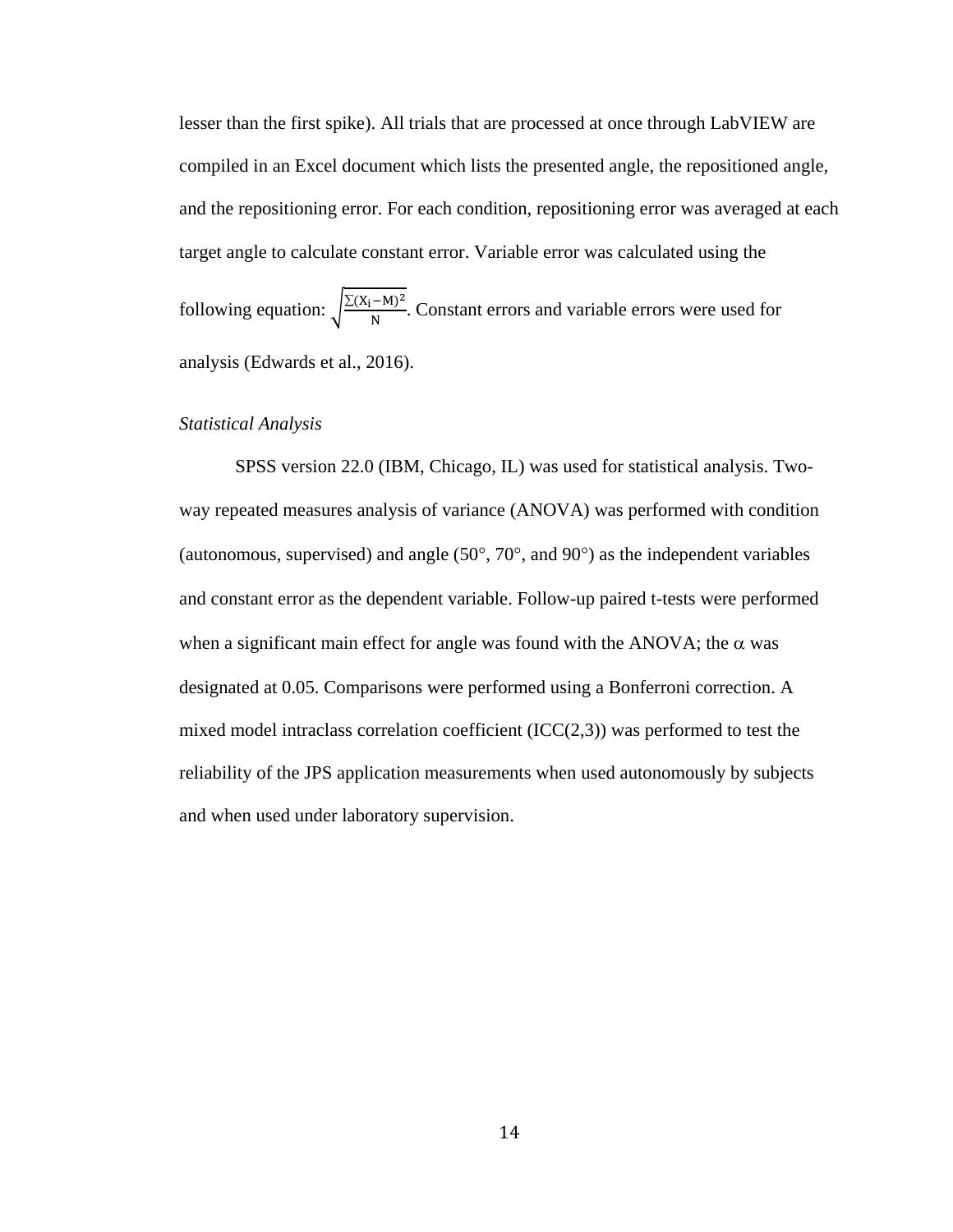## **Results**

## *Constant Error*

The results of the ICCs indicate varying reliability for different target angles. The ICC value for 50° was 0.71, 70° was 0.59, and 90° was 0.87.

There was no interaction effect between conditions ( $p = 0.92$ ). The ANOVA identified no significant main effect of condition on constant error ( $p = 0.66$ ). There was a significant main effect of angle on constant error  $(p = 0.002)$ .

To determine which target angles were significantly different, paired t-tests were performed between 50°-70°, 50°-90°, and 70°-90°. The tests revealed a significant difference between 50°-70° ( $p = 0.003$ ) and 50°-90° ( $p = 0.029$ ). There was no significant difference between  $70^{\circ}$ -90° ( $p = 0.99$ ). Average constant error at each target angle for both conditions is shown below (Figure 5).

<span id="page-20-0"></span>



Autonomous/supervised average constant errors. Error bars: standard error of the mean.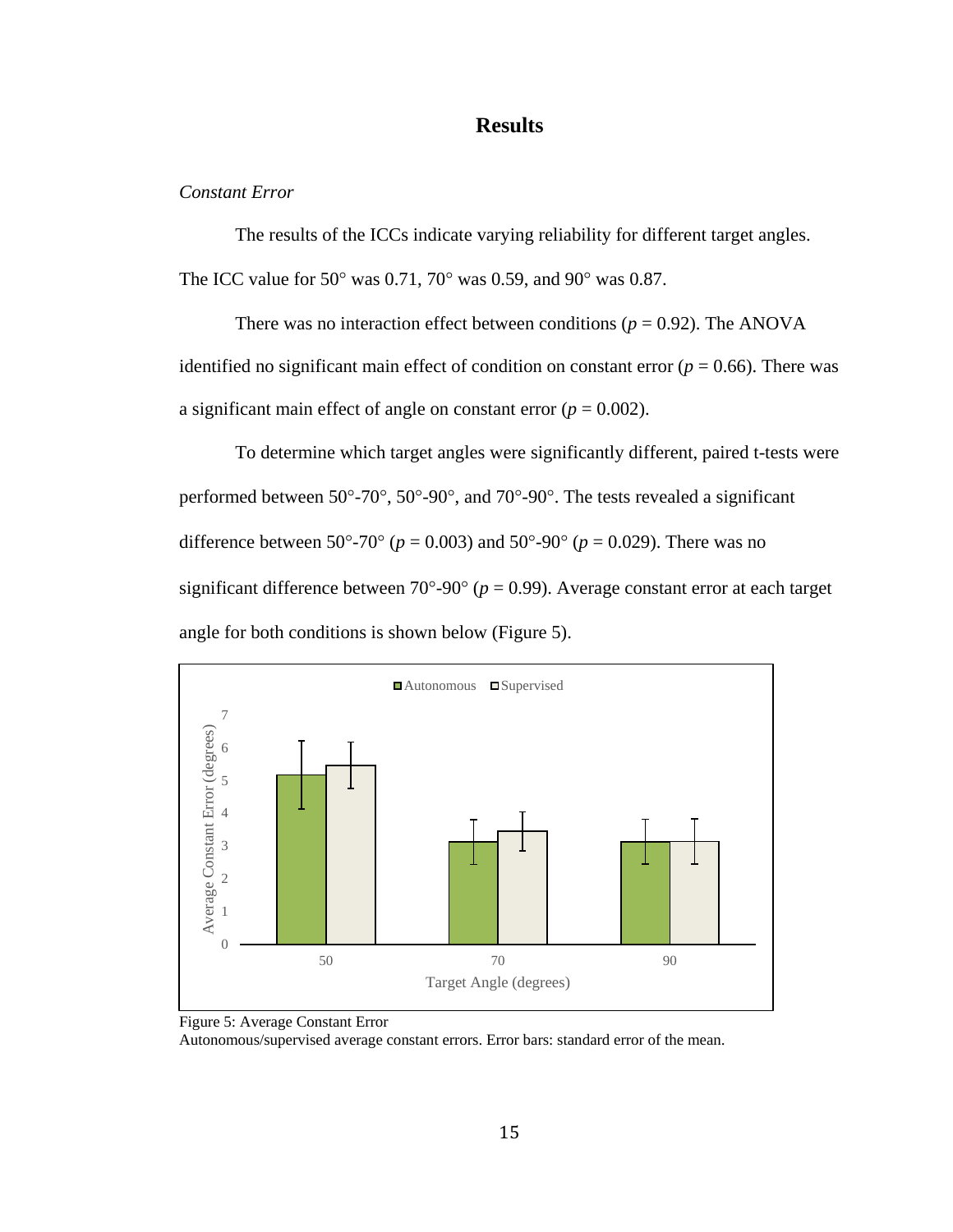## *Variable Error*

There was no interaction effect between conditions ( $p = 0.59$ ). The ANOVA identified no significant main effect of condition on variable error ( $p = 0.064$ ). There was a significant main effect of angle on variable error  $(p = 0.001)$ .

To determine which target angles were significantly different, paired t-tests were performed between 50°-70°, 50°-90°, and 70°-90°. The tests revealed a significant difference between 50°-70° ( $p = 0.01$ ) and 50°-90° ( $p = 0.015$ ). There was no significant difference between  $70^{\circ}$ -90° ( $p = 0.99$ ). Average variable error at each target angle for both conditions is shown below (Figure 6).



<span id="page-21-0"></span>Figure 6: Average Variable Error

Autonomous/supervised average variable errors. Error bars: standard error of the mean.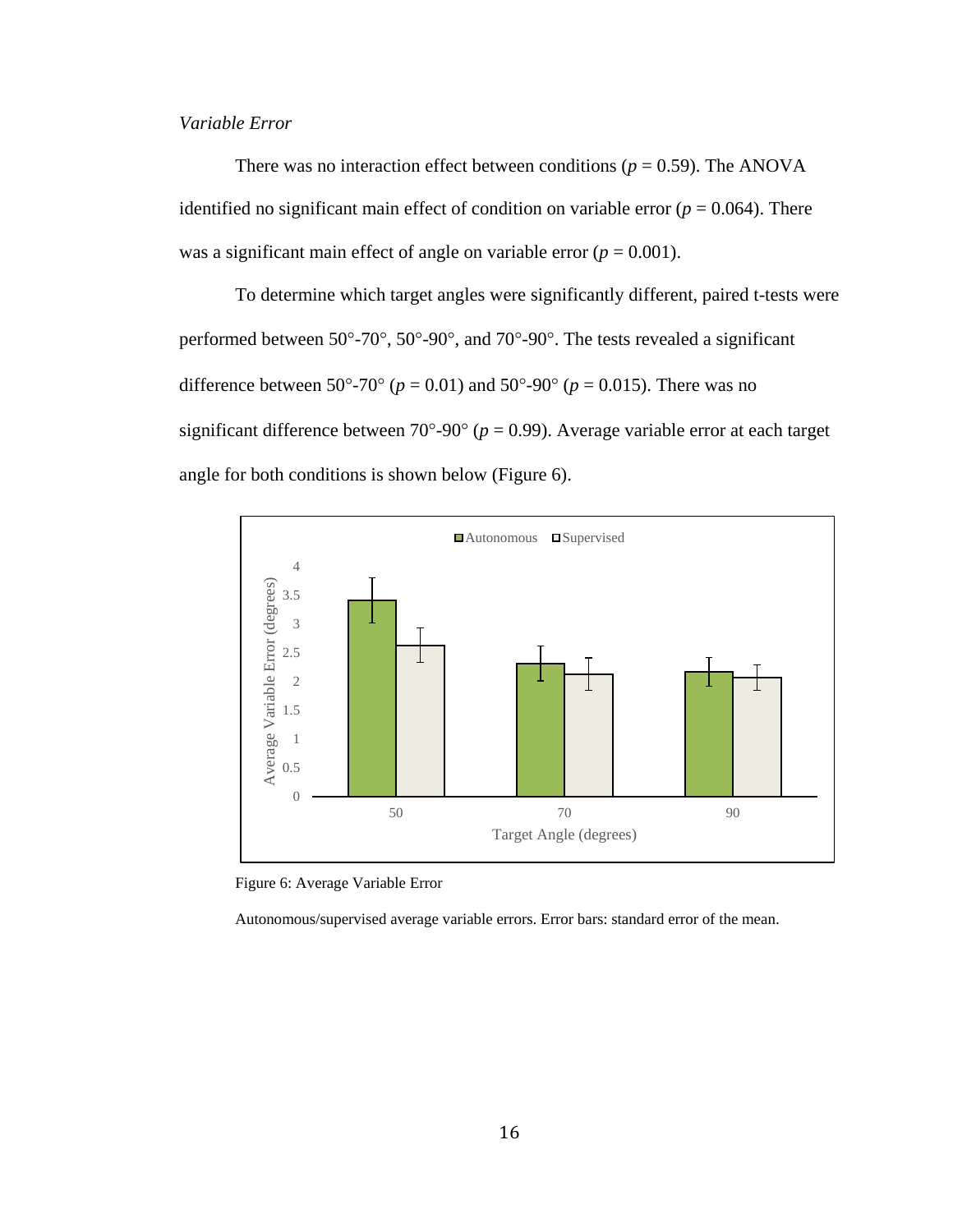### **Discussion**

The purpose of the study was to determine whether subjects could assess JPS data autonomously. We hypothesized that the autonomous data would be reliable. We also hypothesized that there would be no significant difference between conditions; whether subjects collected data on their own or if they were supervised. We lastly hypothesized that constant error and variable error would decrease going from low to high target angles.

We found no interaction effect or main effect of condition for either constant error or variable error. The data subjects collected autonomously did not differ significantly from the data collected when subjects were supervised. We also conducted intraclass correlation coefficients (ICCs) to describe how closely the results from each condition resembled one other. For constant error, we observed a range reliability scores - reliability varied based on target angle. For this analysis, the parameters 0.4-0.75 and >0.75 represent "fair to good reliability" and "excellent reliability" respectively (Lexell and Downham, 2005).The ICCs indicate a fair to good reliability for 50 and 70 degrees, and excellent reliability for 90 degrees. These scores imply a strong repeatability between constant error values in each condition.

These analyses indicate that the autonomous data is reliable. An equally important question is whether the data is consistent. We can specifically compare our results to a previous study done in our lab, in which we tested JPS at the shoulder using the mobile application (Edwards et al., 2016). Consistent with that study, we found a main effect of target angle on constant error and variable error. Our follow-up t-tests revealed that repositioning errors at 50 degrees were significantly larger than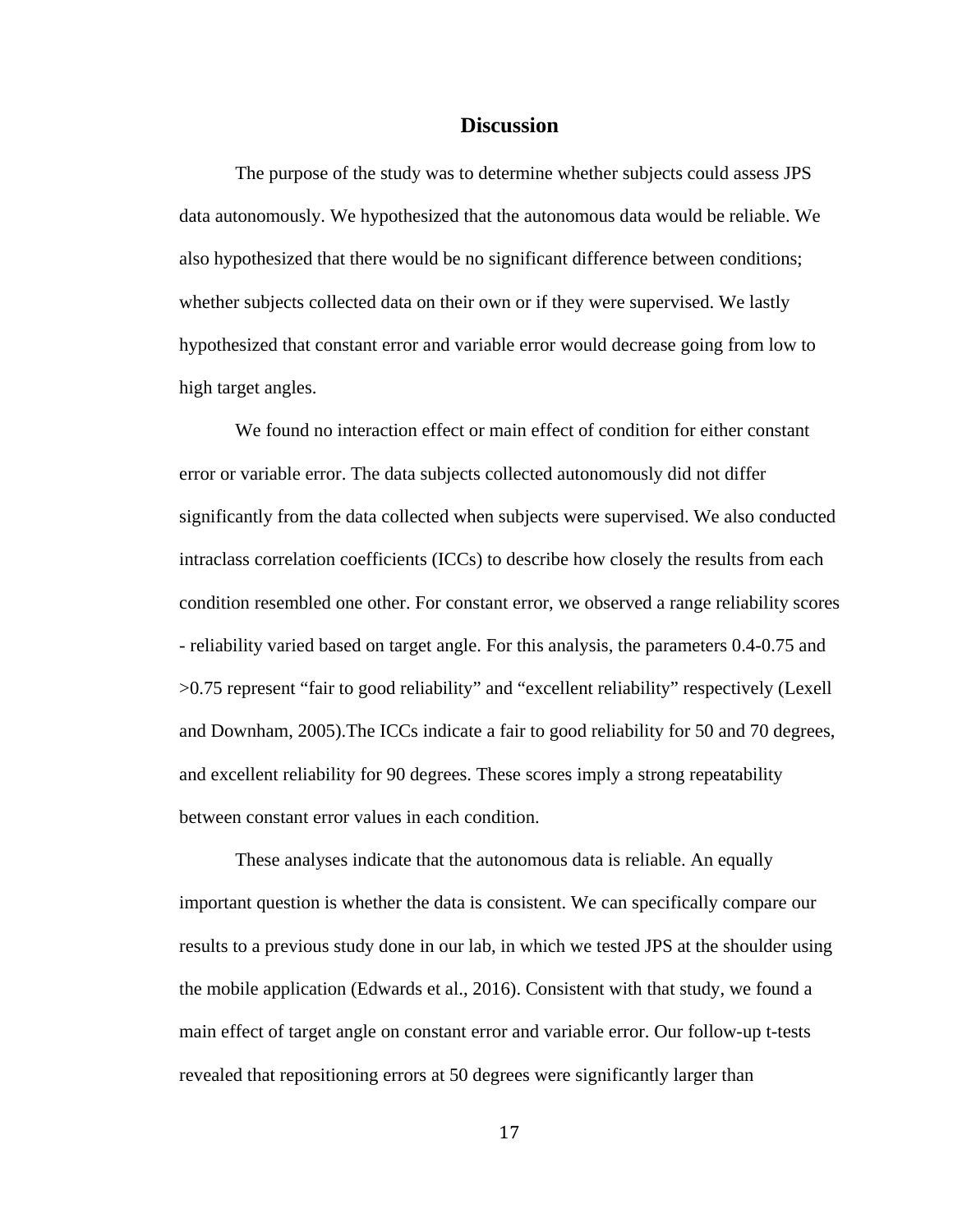repositioning errors at 70 degrees and 90 degrees. There was no significant difference in repositioning error between 70 degrees and 90 degrees. The general shape of response also matches a study in which we used a traditional electromagnetic tracking device to measure JPS at the shoulder (King et al., 2013). We expect significantly smaller repositioning errors at larger shoulder elevation angles. This trend is not fully understood. One explanation is that high muscular effort and tendon tension contributes to activation of muscle spindle and golgi tendon organ afferent signals (Suprak et al., 2006). We also expect subjects to deviate less at higher target angles (constant error), and be more consistent at higher target angles (variable error) (Edwards et al., 2016).

There are several important applications of the findings from the present study. Autonomous data collection allows researchers to expand their subject pool. All that is required is for subjects to be able to download an application on their device, and have specific directions on how to conduct the protocol. Potentially, data could be collected from any location, without requiring physical supervision by researchers. For studies which report high variation in results due to small sample size, a protocol which utilizes autonomous measurements may be an effective way to increase samples sizes. In addition to increasing sample size, researchers can collect data from many different demographics. Autonomous data collection may be a more convenient method for subjects and patients. For example, it may be inconvenient for an athlete going through rehabilitation due to an injury to travel to a sports clinic to undergo proprioceptive tests. Rather, the tests could be conducted at home and the data could be sent to a clinic to be analyzed. In this way, doctors could monitor their patients in real-time without having to physically be with them. Overall, our methodology takes advantage of the growing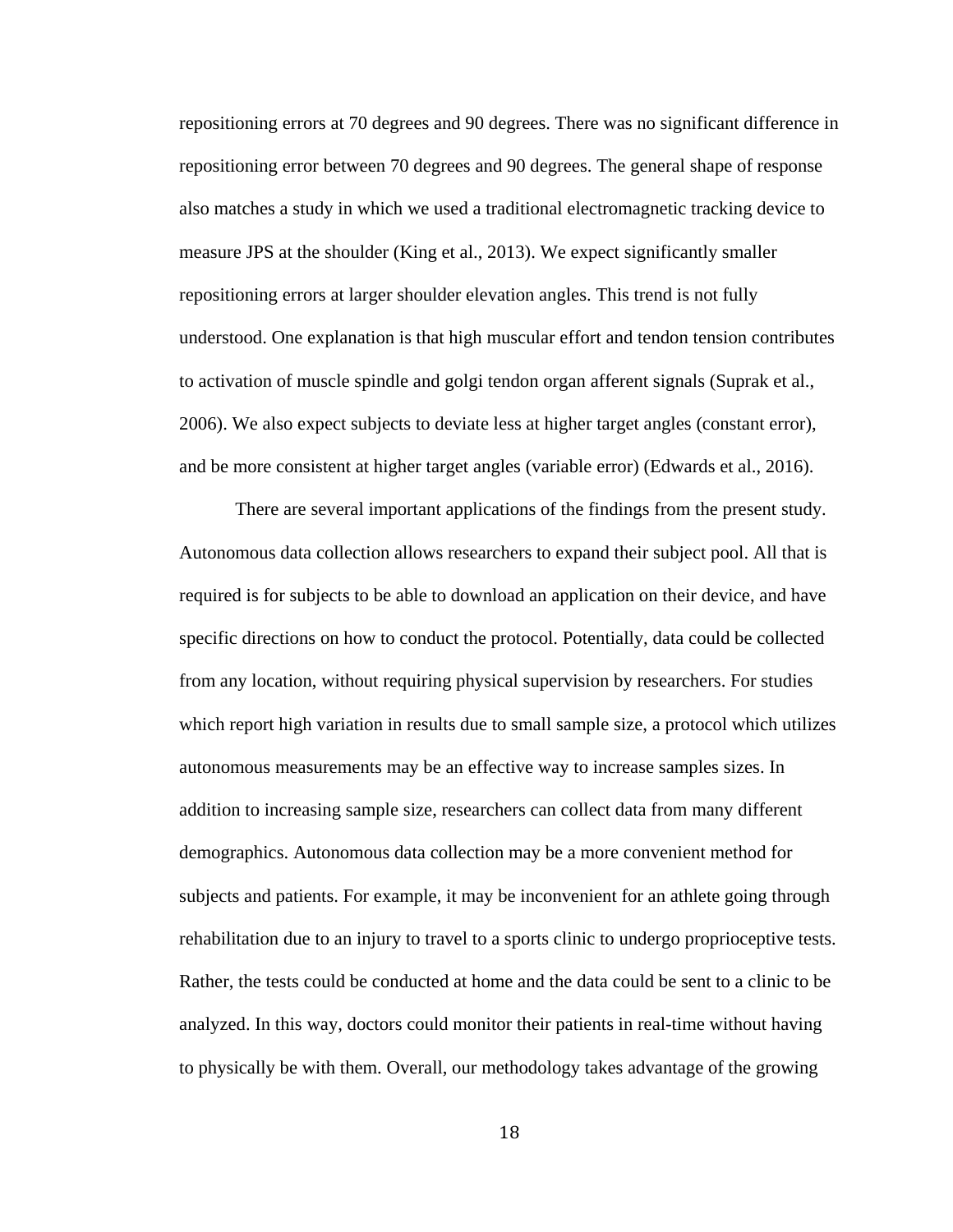capabilities of smartphone technology, and paves the way for future scientific studies to optimize and improve their protocols.

#### *Limitations*

One limitation of the present study includes the age distribution of the subject pool. Our subject population consisted solely of students from the University of Oregon (ages ranging from 20 to 23 years). It is equally important to consider if autonomous measurement of proprioception is practical in other demographics. For example, studies have shown that proprioception is more important than vision to maintain balance in elderly people (Ribeiro and Oliveira, 2011; Hay et al., 1996). Furthermore, proprioceptive physical activities have been shown to improve balance control in elderly people (Gauchard et al., 1999). Therefore, proprioceptive tests may be relevant for elderly populations, and correlatively studies assessing autonomous data collection in those populations. It would be incorrect to assume that the results of this study translate to other demographics as the ability to use smartphone technology may vary across populations.

Another limitation of this study is that it solely relies on the use of video to communicate the protocol to subjects. Studies suggest that there are significant cognitive performance differences when processing the meaning of videos or pictures compared to words (Thierry and Price, 2006). In some situations, clinicians or researchers utilize text to communicate a procedure. In these instances, it may be useful to know if data can be collected autonomously if patients or subjects are given information in a variety of ways, including a text format.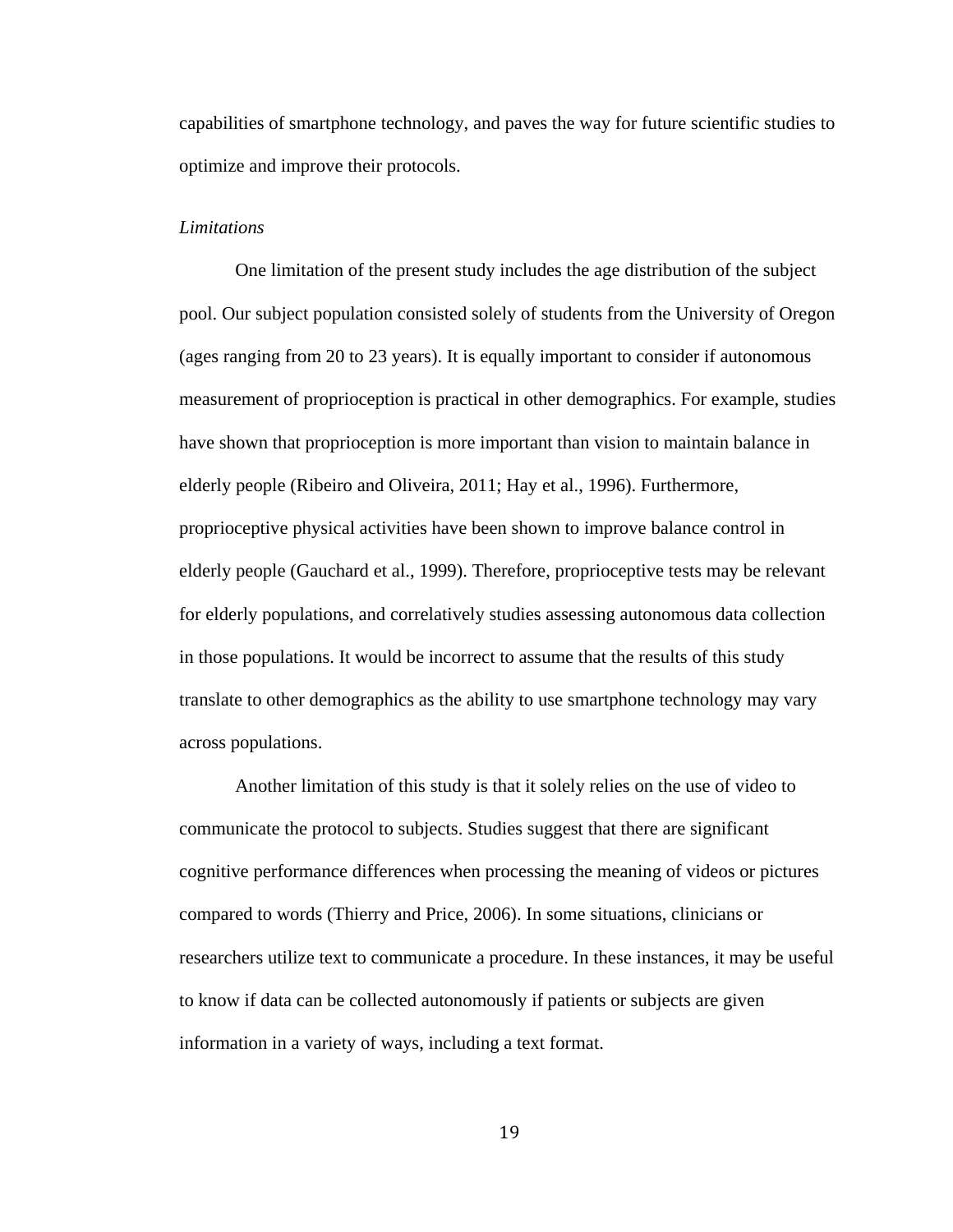Finally, the present study had a relatively small sample size. A total of 20 subjects completed the study. A potential benefit of autonomous data collection is that the size of subject pools could be increased; an affirmation of this idea would be testing a larger subject population and gathering similar results. Additionally, it is possible that the small sample size contributed to a higher variability in constant/variable error at each target angle.

#### *Future Studies*

The primary objective of this study was to evaluate the efficacy of autonomous data collection using a JPS application. This study assessed JPS at the shoulder; future studies should implement autonomous data collection at different joints. JPS has been measured at a variety of joints, and autonomous data collection may be a viable method for these protocols. Since protocols vary in a variety of ways, including the method of putting on the mobile device, user inputs on the application, and joint movement, it would be useful to know the extent to which autonomous measurement can be used to collect JPS data.

Work on smartphone-based systems is in an effort to make joint movement and sensorimotor control studies cost-effective and efficient. Future studies should take advantage of the growing capabilities smart-devices. A potential area of research is the use of wearable technology to collect JPS data. One form of wearable technology, smartwatches, contain many of sensors found in smartphones, including accelerometers and gyroscopes. Advantages of smartwatches are that they are compact and lightweight. These attributes minimize the potential confound of added weight on a joint and ability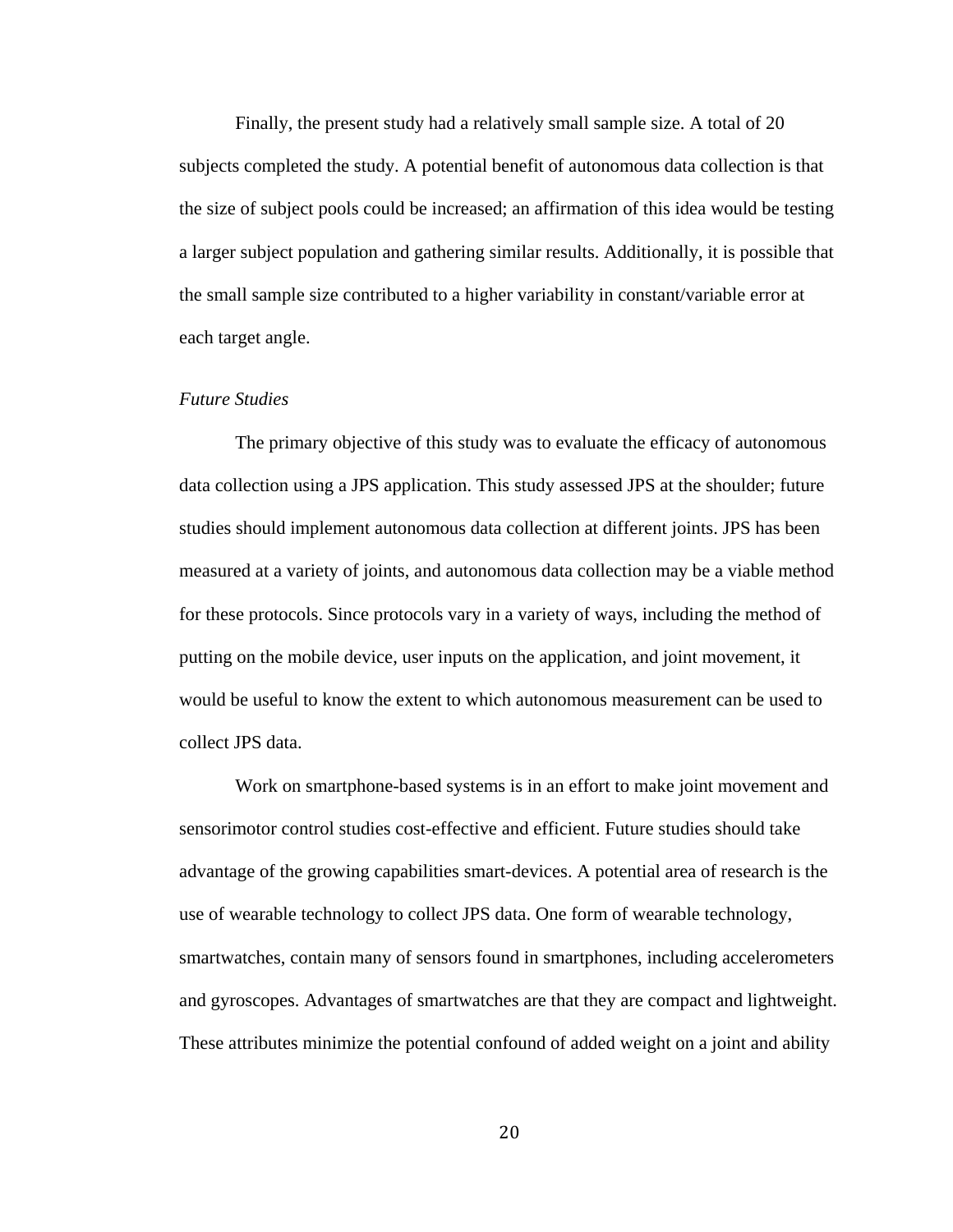to reposition an angle. Many smartwatches also contain Wi-Fi and Bluetooth; thus, applications could be programmed to instantly transfer data to a connected device.

This protocol was designed to mimic at-home measurements. The most immediate follow-up to this study would be to have subjects download the JPS application on their own devices, and conduct the protocol at their homes. Data could then be transferred via Dropbox, and compared to the results of this study. In this manner, hundreds of subjects could potentially be tested, allowing for reliable and costeffective large-scale studies.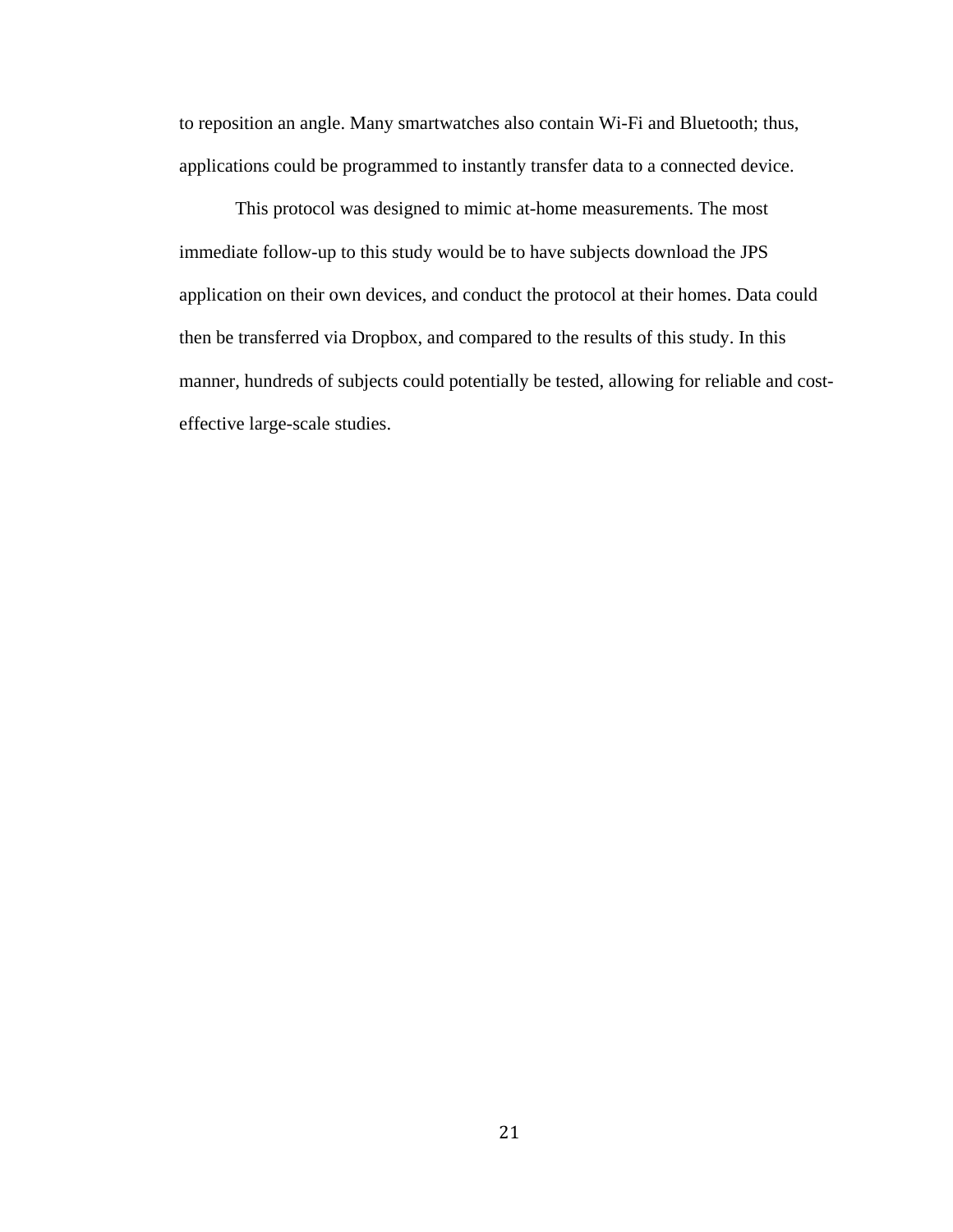## **Conclusion**

Here we have shown that autonomous data collection is as effective as laboratory-based data collection using a joint position sense application. We define effectiveness by the consistency and reliability of the data. We found no interaction effect or main effect of condition on constant error or variable error. The ICC values at each target angle were high, suggesting that reliable JPS data can be collected autonomously. Our follow-up t-tests revealed that repositioning error is significantly higher at 50 degrees, compared to 70 degrees and 90 degrees. This trend is consistent with previous studies done in our lab (King et al., 2013; Edwards et al., 2016). Future studies should take advantage of the growing capabilities of smartphone technology and implement autonomous-based measurement into their protocols.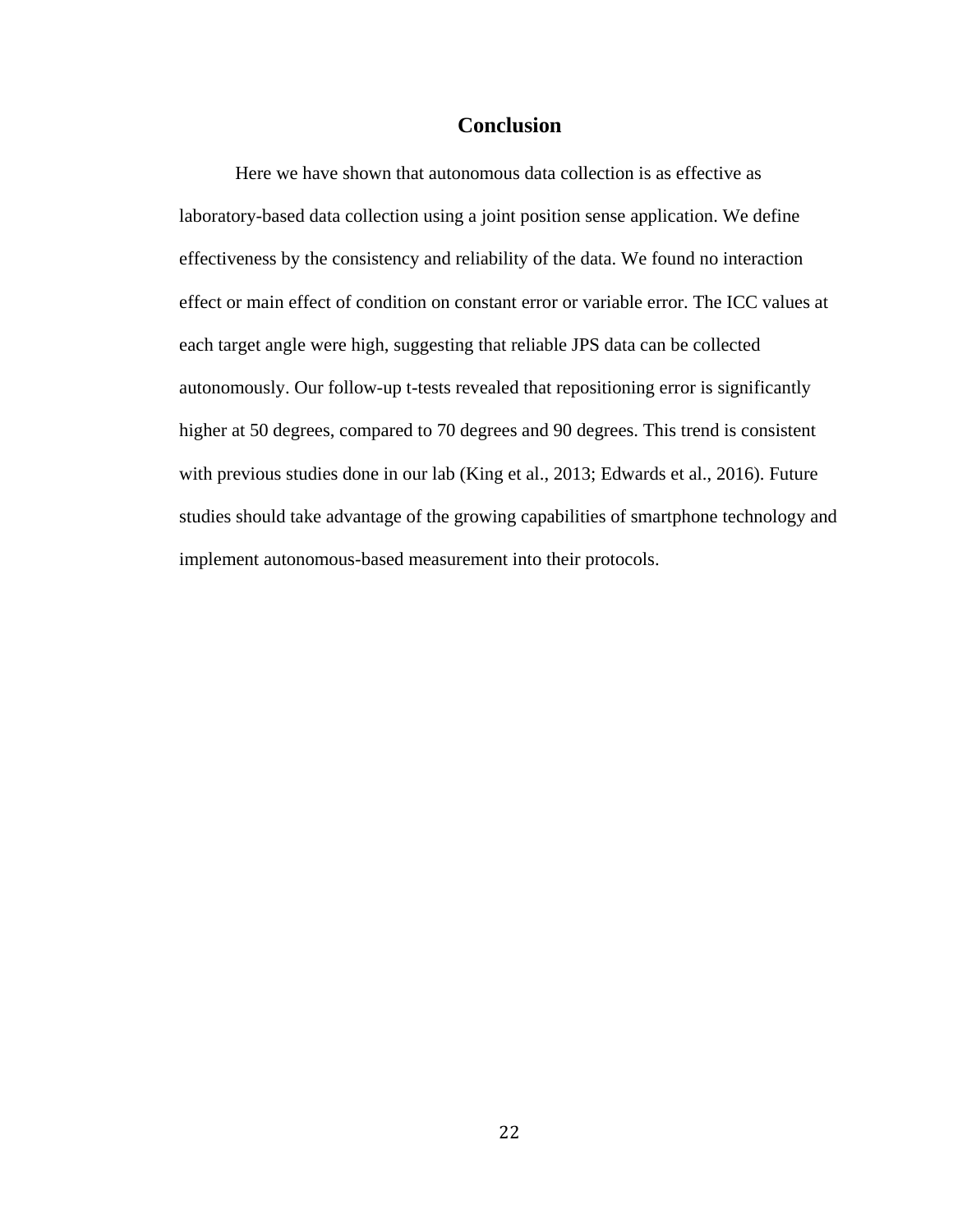## **Glossary**

Accelerometer: a device which measures an object's physical acceleration.

Active Movement: movement performed by an organism itself.

Afferent Signal: sensory impulse that is transmitted to the central nervous system.

Central Nervous System (CNS): nerve tissues which control the body.

Constant Error: measure of the deviation from a target.

Flexion: bending of a joint in a limb.

Glenohumeral Joint: ball and socket joint involving the humerus and the glenoid cavity.

Golgi Tendon Organ: sensory receptor which detects change in muscle tension.

Gyroscope: a device which measures an object's orientation.

Interaction Effect: independent variables effect different experimental outcomes.

Intraclass Correlation Coefficient (ICC): how strongly values resemble each other.

Joint Position Sense (JPS): awareness of limb position in space.

Kinesthesia: awareness of limb movement in space.

Mechanoreceptor: sensory organ that reacts to mechanical stimuli.

Muscle Spindle Fiber: sensory receptor which detects change in muscle length.

Paired T-Test: determines statistical significance between two means.

Proprioception: awareness of body position and movement in space.

Repositioning Error: difference between positioned angle and repositioned angle.

Standard Error of the Mean (SEM): estimates the variability between samples.

Two-Way Repeated Measures Analysis of Variance (ANOVA): statistical test for

repeated measure designs, dealing with two categorical independent variables.

Variable Error: measure of consistency to a target.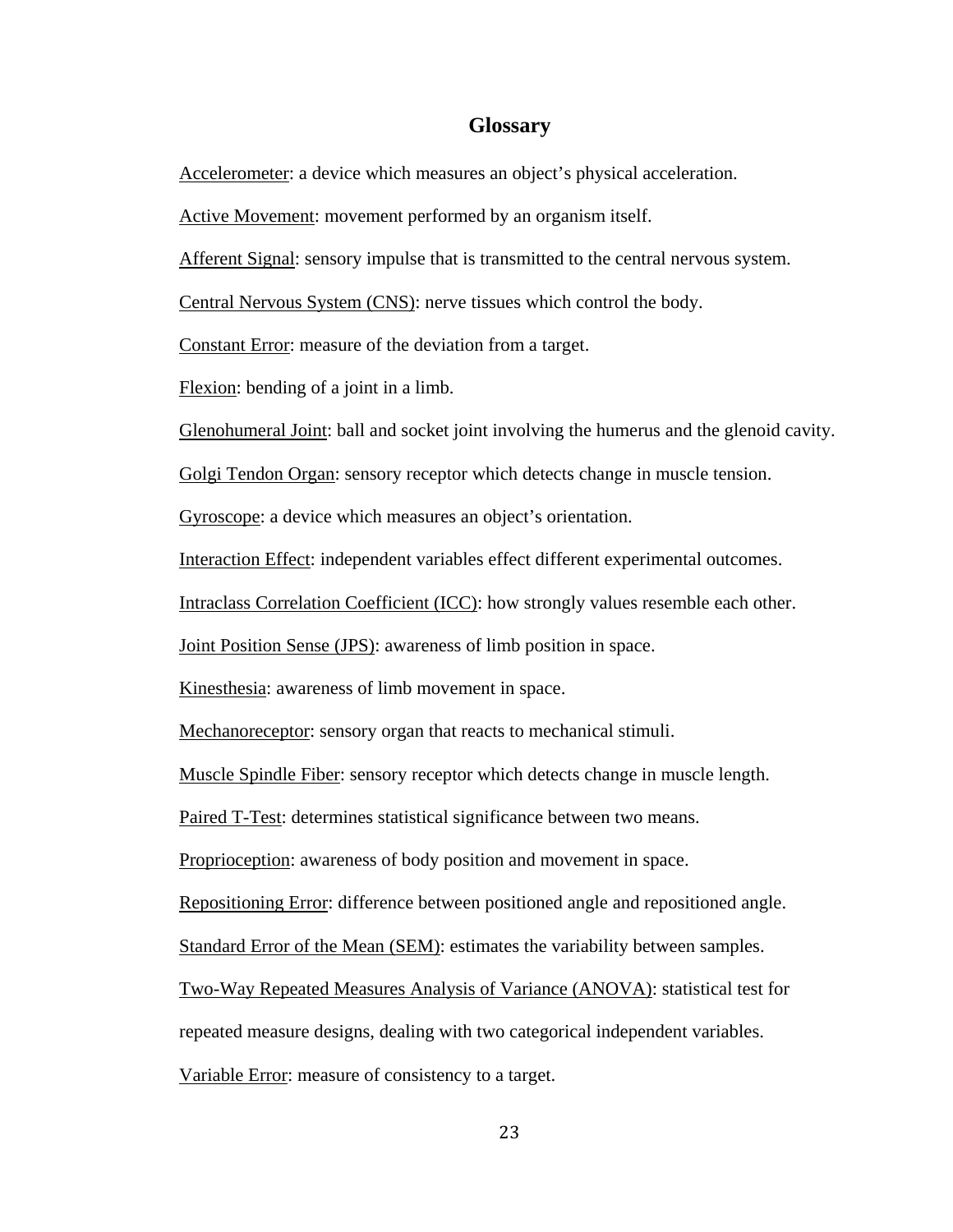## **Appendix**

|                                   | <b>Subject Intake Form</b>                                                                                                                                                                                                          |
|-----------------------------------|-------------------------------------------------------------------------------------------------------------------------------------------------------------------------------------------------------------------------------------|
|                                   | Project: Motion Analysis with the iPhone and iPod Touch                                                                                                                                                                             |
|                                   | Subject Code <b>Subject</b> Code                                                                                                                                                                                                    |
|                                   | Dominant Side                                                                                                                                                                                                                       |
| Weight                            | Height_____________                                                                                                                                                                                                                 |
| Age                               | Gender                                                                                                                                                                                                                              |
|                                   |                                                                                                                                                                                                                                     |
|                                   | Current Joint Pain <b>Markov and Science Community Contract Community</b> Contract on the Community Contract On the Community Community Community Community Community Community Community Community Community Community Community C |
|                                   |                                                                                                                                                                                                                                     |
| <b>Ethnic Category (optional)</b> | <b>Racial Categories (optional)</b>                                                                                                                                                                                                 |
| Check One:                        | Check One:                                                                                                                                                                                                                          |
| Hispanic or Latino                | _____ American Indian/Alaska Native                                                                                                                                                                                                 |
| Not Hispanic or Latino            | Black or African American                                                                                                                                                                                                           |
| ____ Unknown or Not Reported      | $\frac{\ }{\ }$ Asian                                                                                                                                                                                                               |
|                                   | Native Hawaiian or Other Pacific Islander                                                                                                                                                                                           |
|                                   | White                                                                                                                                                                                                                               |
|                                   | More Than One Race                                                                                                                                                                                                                  |

<span id="page-29-0"></span>Figure 7: Subject Intake Form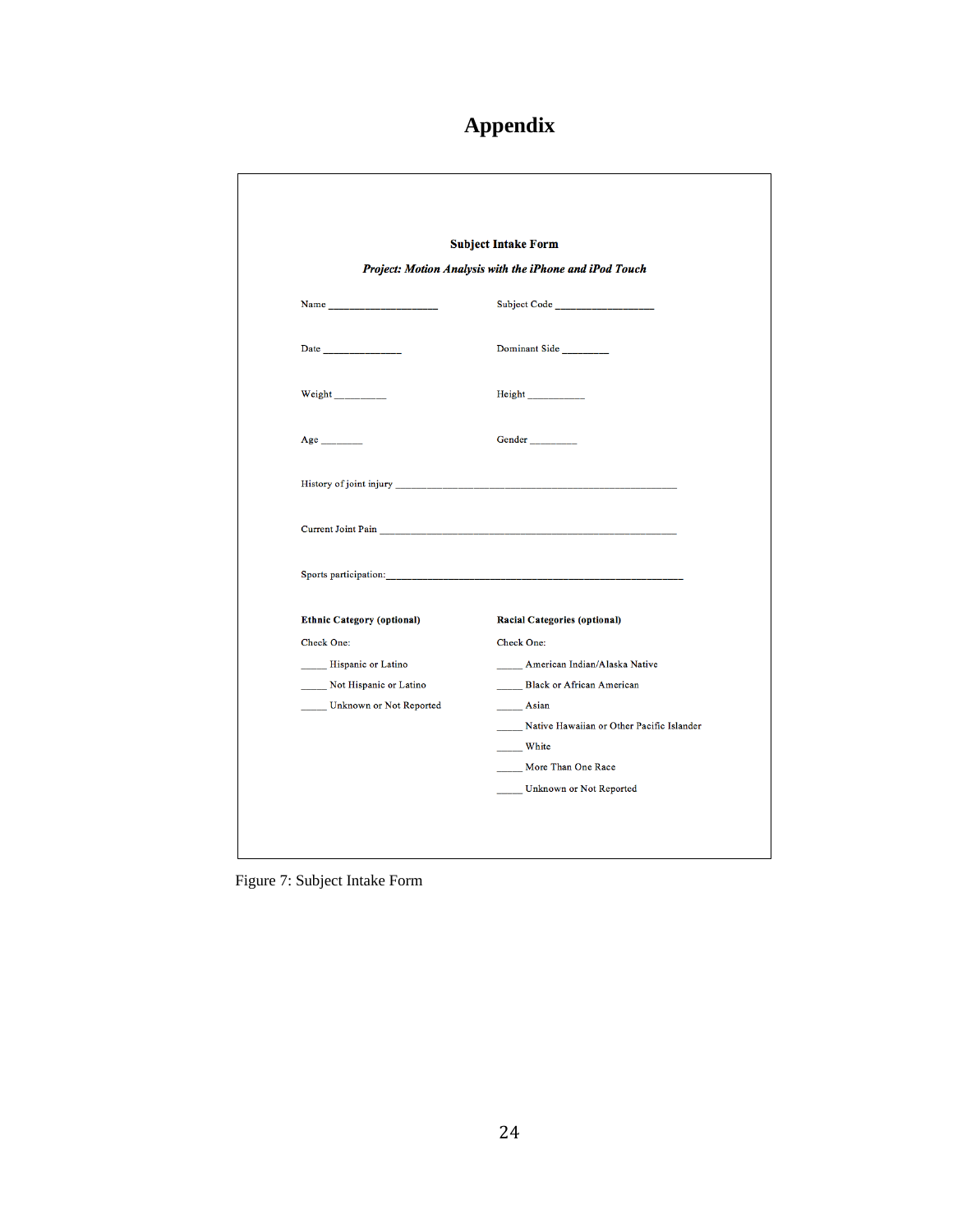

#### UNIVERSITY OF OREGON

#### University of Oregon Department of Human Physiology Informed Consent for Participation as a Subject in "Motion Analysis with the iPhone and iPod Touch" **Investigator: Andrew Karduna, PhD**

#### **Introduction**

You are invited to participate in a study conducted by Dr. Andrew Karduna from the University of Oregon to study joint motion.

You were selected as a possible participant because you are generally in good health.

Please read this form and ask any questions that you may have before agreeing to be in the study.

#### **Purpose of Study**

The purpose of this investigation is to study proprioception (awareness of limb position). Participants in this study are from the University of Oregon and Eugene communities.

#### **Description of the Study Procedures**

If you agree to be in this study we will ask you to do the following things:

A device (iPod) will be attached to your arm or leg. With your eyes closed, you will receive auditory cues to move your limb until a target position is reached. You will be asked to keep your limb in that position and then return to the initial position. You will then be instructed to return to the same position. You will be asked to repeat this task several times. The entire protocol will take 10-15 minutes.

#### Risks/Discomforts of Being in the Study

The study has the following risks: although you may experience some minor discomfort from the iPod being attached to your limb, this will resolve once the device is removed.

#### **Benefits of Being in the Study**

The purpose of the study is to investigate proprioception. There is no direct benefit to you by participating in this study. However, that information gained in this study may help health care professionals and scientist understand joint function.

#### **Payments** You will receive no reimbursement for participating in this study.

**Costs** 

There is no cost to you to participate in this research study.

#### Confidentiality

The records of this study will be kept private. In any sort of report we may publish, we will not include any information that will make it possible to identify you as a participant. Research records will be kept in a locked file.

All electronic information will be coded and secured using a password protected file.

Access to the records will be limited to the researchers; however, please note that regulatory agencies, and the Institutional Review Board and internal University of Oregon auditors may review the research records.

Page 1 of 2

<span id="page-30-0"></span>Figure 8: Informed Consent Form (Page 1)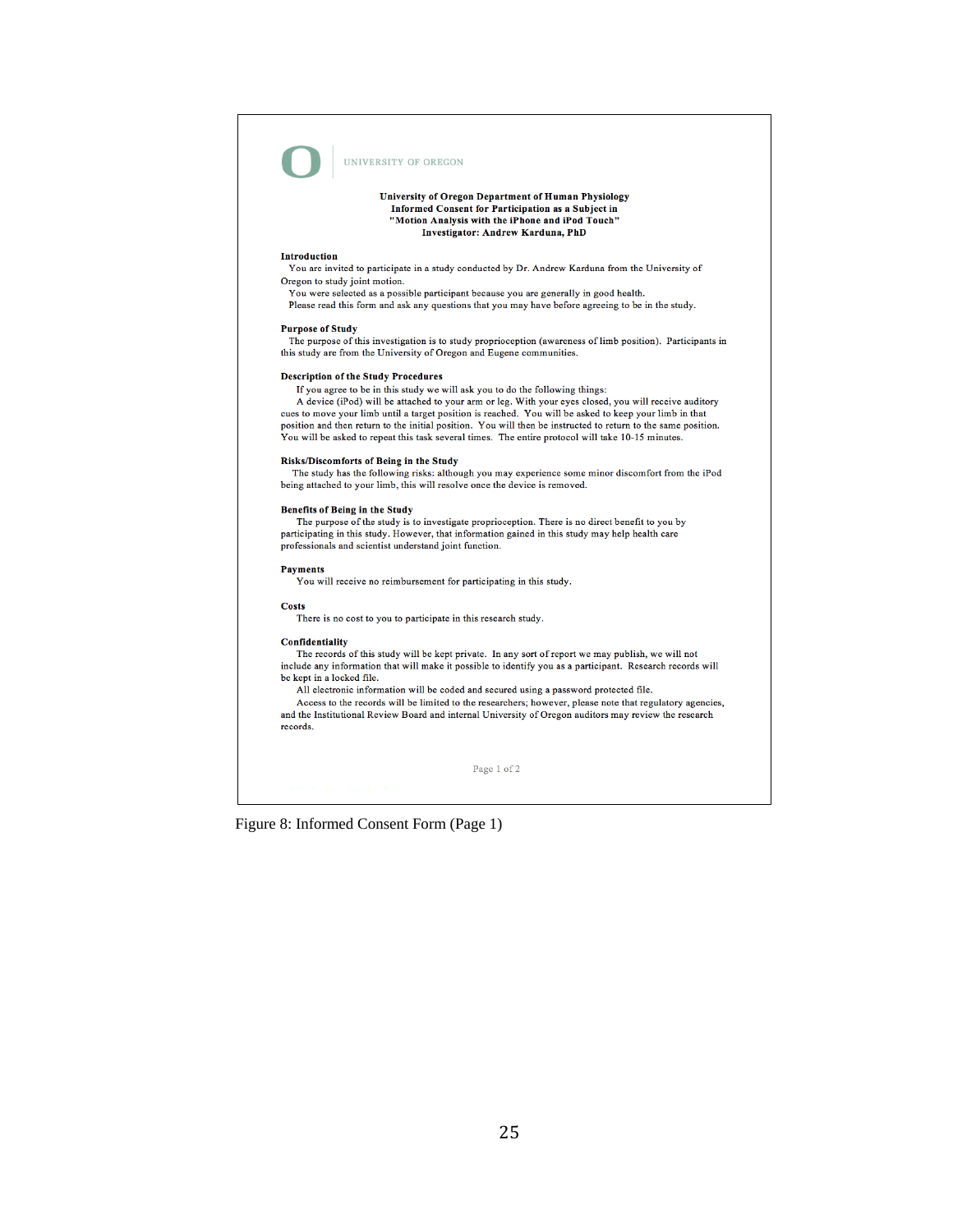

UNIVERSITY OF OREGON

#### **Voluntary Participation/Withdrawal**

Your participation is voluntary. If you choose not to participate, it will not affect your current or future relations with the University of Oregon. You are free to withdraw at any time, for whatever reason. There is no penalty or loss of benefits for not taking part or for stopping your participation.

#### **Dismissal From the Study**

The investigator may withdraw you from the study at any time for the following reasons: (1)<br>withdrawal is in your best interests (e.g. side effects or distress have resulted), or (2) you have failed to comply with the study requirements.

#### Disclaimer Statement and Compensation for Injury

In the unlikely event that you experience an emergency medical problem or injury as a direct result of your participation in this research, the investigators of the study will do everything they can to assist you. However, cost of care due to any injury will be covered by the participant and/or his/her insurance company.

#### **Contacts and Questions**

The researcher conducting this study is Dr. Andrew Karduna. For questions or more information concerning this research you may contact him at (541) 346-0438, Department of Human Physiology, University of Oregon, Eugene OR, 97403. If you believe you may have suffered a research related injury, contact Dr. Karduna and he will provide you with further instructions.

If you have any questions about your rights as a research subject, you may contact: Research Compliance Services, University of Oregon at (541) 346-2510 or ResearchCompliance@uoregon.edu

#### **Copy of Consent Form**

You asked if you want to be given a copy of this form to keep for your records and future reference.

#### **Statement of Consent**

I have read (or have had read to me) the contents of this consent form and have been encouraged to ask questions. I have received answers to my questions. I give my consent to participate in this study. I

| <b>Signatures/Dates</b>               |      |  |
|---------------------------------------|------|--|
|                                       |      |  |
|                                       |      |  |
| <b>Study Participant (Print Name)</b> |      |  |
|                                       |      |  |
|                                       |      |  |
|                                       |      |  |
|                                       |      |  |
| <b>Participant Signature</b>          | Date |  |
|                                       |      |  |
|                                       |      |  |

<span id="page-31-0"></span>Figure 9: Informed Consent Form (Page 2)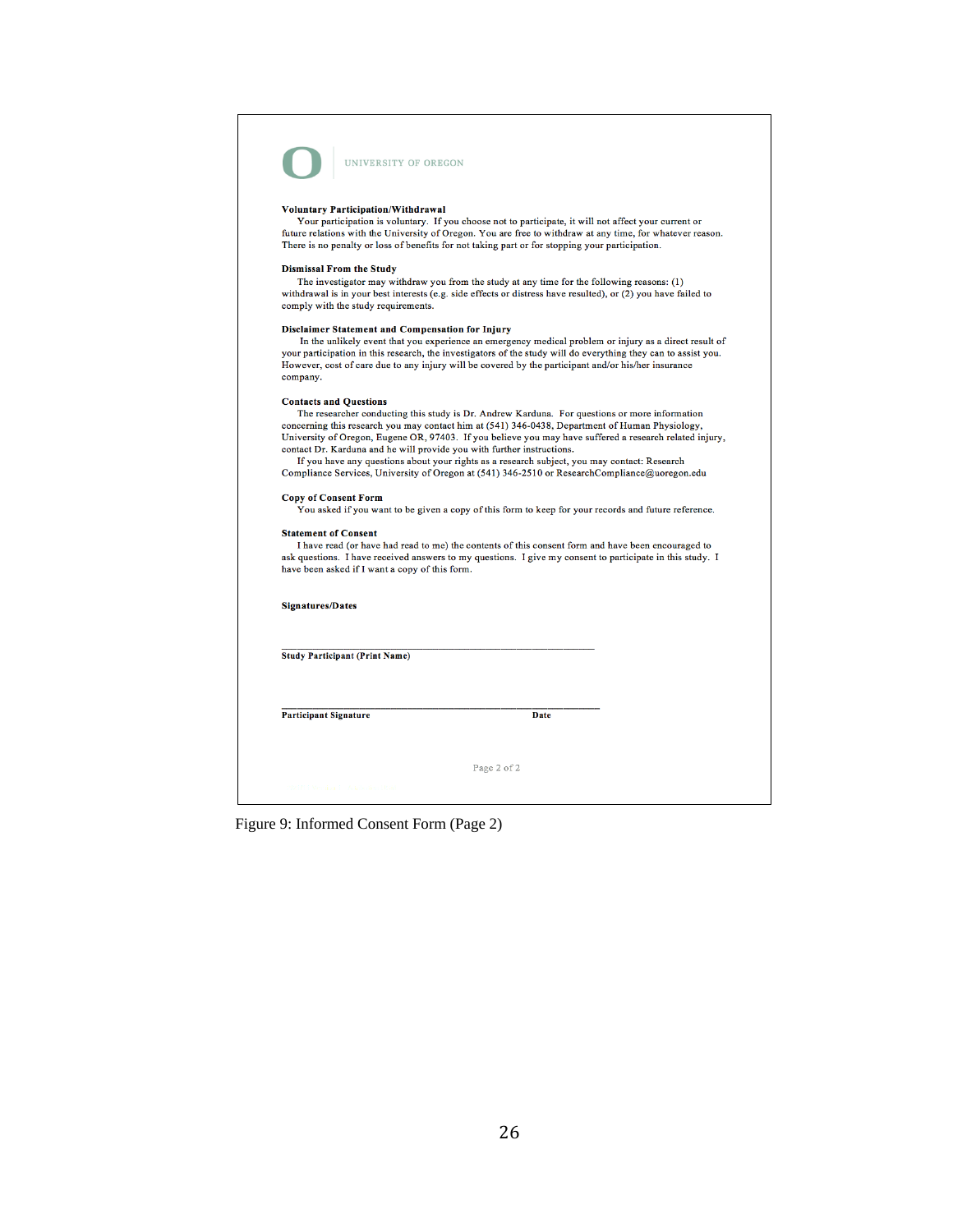## **Bibliography**

- Algar, Lori, and Kristin Valdes. "Using smartphone applications as hand therapy interventions." *Journal of Hand Therapy* 27, no. 3 (2014): 254-257.
- Amasay, Tal, Keely Zodrow, Laurel Kincl, Jennifer Hess, and Andrew Karduna. "Validation of tri-axial accelerometer for the calculation of elevation angles." *International Journal of Industrial Ergonomics* 39, no. 5 (2009): 783- 789.
- Aydin, Taner, Yavuz Yildiz, İbrahim Yanmis, Cemil Yildiz, and Tunc A. Kalyon. "Shoulder proprioception: a comparison between the shoulder joint in healthy and surgically repaired shoulders." *Archives of orthopaedic and trauma surgery* 121, no. 7 (2001): 422-425.
- Blasier, R. B., J. E. Carpenter, and L. J. Huston. "Shoulder proprioception. Effect of joint laxity, joint position, and direction of motion." *Orthopaedic review* 23, no. 1 (1994): 45-50.
- Brockett, C., N. Warren, J. E. Gregory, D. L. Morgan, and U. Proske. "A comparison of the effects of concentric versus eccentric exercise on force and position sense at the human elbow joint." *Brain research* 771, no. 2 (1997): 251-258.
- Chapman, Jason, David N. Suprak, and Andrew R. Karduna. "Unconstrained shoulder joint position sense does not change with body orientation." *Journal of Orthopaedic Research* 27, no. 7 (2009): 885-890.
- Edwards, Elizabeth S., Yin-Liang Lin, Jacqlyn H. King, and Andrew R. Karduna. "Joint position sense – There's an app for that." *Journal of Biomechanics* 49, no. 14 (2016): 3529-533.
- Gauchard, Gérome C., Claude Jeandel, Andrée Tessier, and Philippe P. Perrin. "Beneficial effect of proprioceptive physical activities on balance control in elderly human subjects." *Neuroscience letters* 273, no. 2 (1999): 81-84.
- Hay, Laurette, Chantal Bard, Michelle Fleury, and Normand Teasdale. "Availability of visual and proprioceptive afferent messages and postural control in elderly adults." *Experimental Brain Research* 108, no. 1 (1996): 129-139.
- Heit, Eric J., Scott M. Lephart, and Susan L. Rozzi. "The effect of ankle bracing and taping on joint position sense in the stable ankle." *Journal of Sport Rehabilitation* 5, no. 3 (1996): 206-213.
- Jami, Léna. "Golgi tendon organs in mammalian skeletal muscle: functional properties and central actions." *Physiological Reviews* 72, no. 3 (1992): 623-666.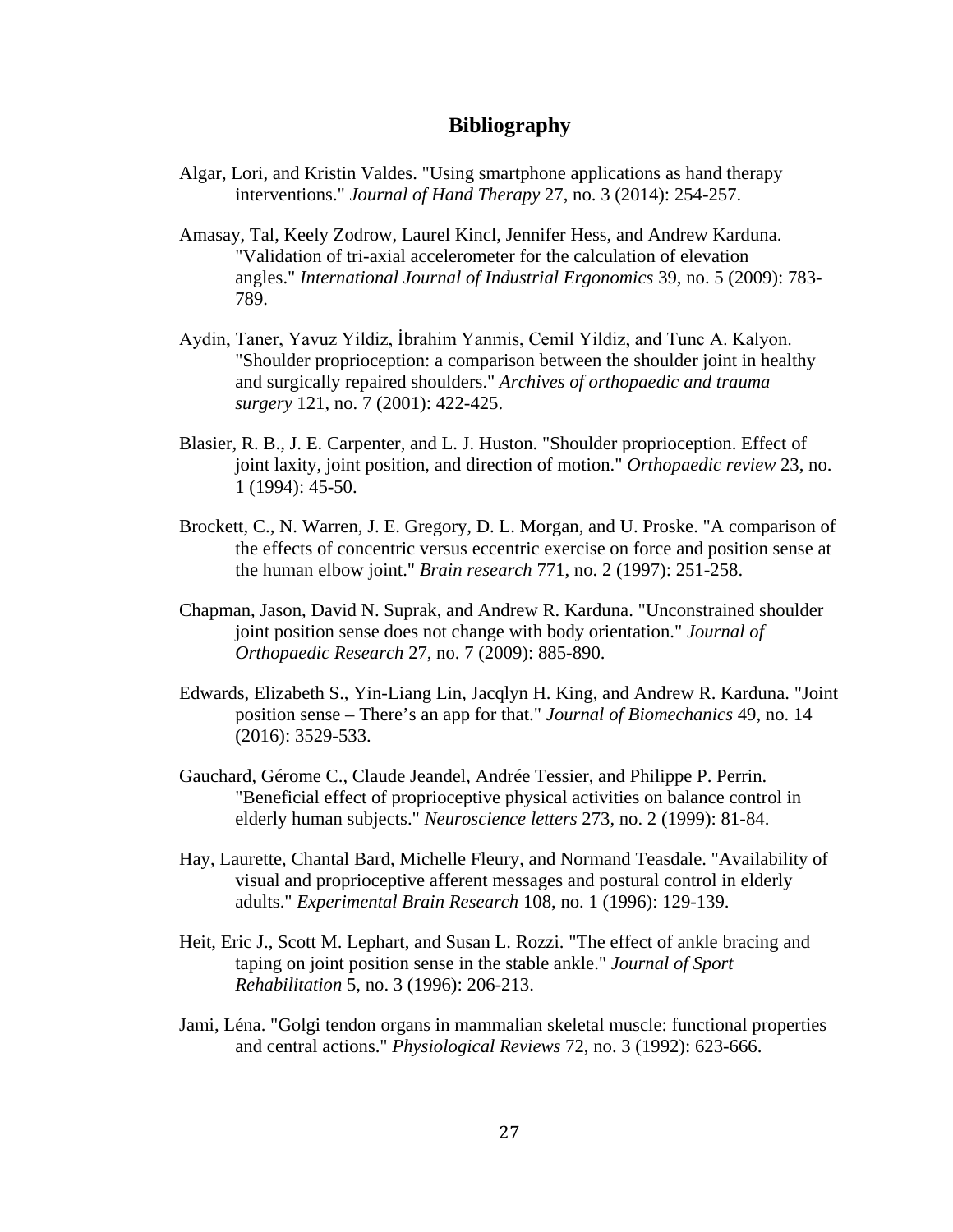- Janwantanakul, Prawit, Mary E. Magarey, Mark A. Jones, and Brenton R. Dansie. "Variation in shoulder position sense at mid and extreme range of motion." *Archives of physical medicine and rehabilitation* 82, no. 6 (2001): 840- 844.
- King, Jacqlyn, Elizabeth Harding, and Andrew Karduna. "The shoulder and elbow joints and right and left sides demonstrate similar joint position sense." *Journal of motor behavior* 45, no. 6 (2013): 479-486.
- King, Jacqlyn, and Andrew Karduna. "Joint position sense during a reaching task improves at targets located closer to the head but is unaffected by instruction." *Experimental brain research* 232, no. 3 (2014): 865-874.
- Lephart, Scott M., and Timothy J. Henry. "The physiological basis for open and closed kinetic chain rehabilitation for the upper extremity." *Journal of Sport Rehabilitation* 5, no. 1 (1996): 71-87.
- Lexell, Jan E., and David Y. Downham. "How to assess the reliability of measurements in rehabilitation." *American journal of physical medicine & rehabilitation* 84, no. 9 (2005): 719-723.
- Matthews, P. B. C. "Muscle spindles and their motor control." *Physiological Reviews* 44, no. 2 (1964): 219-288.
- Moore, Keith L., Arthur F. Dalley, and Anne M.R. Agur. *Clinically Oriented Anatomy*. 7th ed. Philadelphia: Lippincott Williams & Wilkins, 2014.
- Mourcou, Quentin, Anthony Fleury, Bruno Diot, Céline Franco, and Nicolas Vuillerme. "Mobile phone-based joint angle measurement for functional assessment and rehabilitation of proprioception." *BioMed research international* 2015 (2015).
- Myers, Joseph B., Bryan L. Riemann, Yan-Ying Ju, Ji-Hye Hwang, Patrick J. McMahon, and Scott M. Lephart. "Shoulder muscle reflex latencies under various levels of muscle contraction." *Clinical orthopaedics and related research* 407 (2003): 92-101.
- Myers, Joseph B., Craig A. Wassinger, and Scott M. Lephart. "Sensorimotor contribution to shoulder stability: effect of injury and rehabilitation." *Manual therapy* 11, no. 3 (2006): 197-201.
- Proske, Uwe, and Simon C. Gandevia. "The proprioceptive senses: their roles in signaling body shape, body position and movement, and muscle force." *Physiological reviews* 92, no. 4 (2012): 1651-1697.
- Ribeiro, Fernando, and José Oliveira. *Factors influencing proprioception: what do they reveal?*. INTECH Open Access Publisher, 2011.